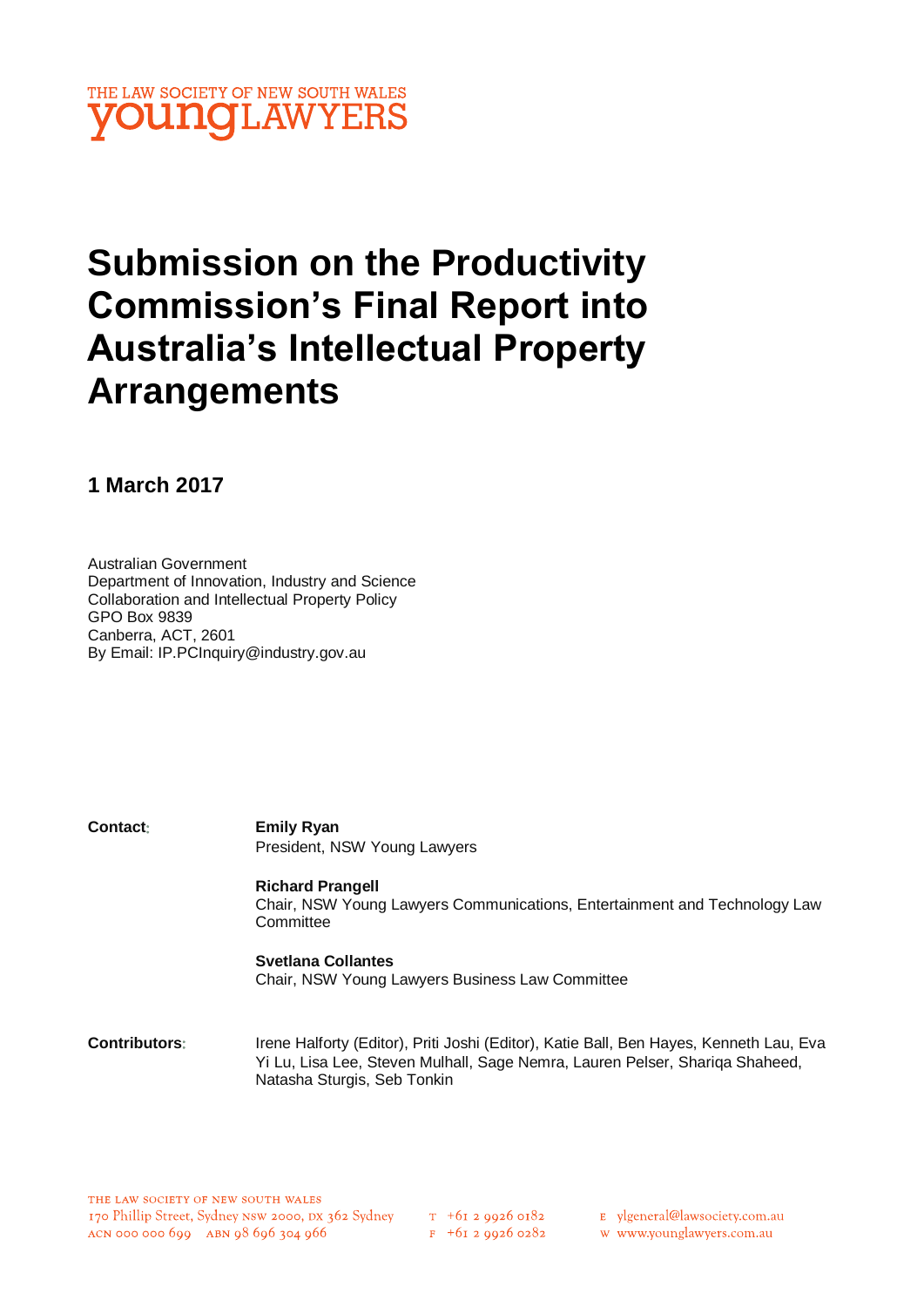## THE LAW SOCIETY OF NEW SOUTH WALES **OUNOLAWYEI**

The NSW Young Lawyers Communications, Entertainment and Technology Law Committee and the Business Law Committee (Committees) make the following submission in response to the Productivity Commission Inquiry into Australia's Intellectual Property Arrangements Final Report.

## **NSW Young Lawyers**

NSW Young Lawyers is a division of The Law Society of New South Wales. NSW Young Lawyers supports practitioners in their professional and career development in numerous ways, including by encouraging active participation in its 16 separate committees, each dedicated to particular areas of practice. Membership is automatic for all NSW lawyers (solicitors and barristers) under 36 years and/or in their first five years of practice, as well as law students. NSW Young Lawyers currently has over 15,000 members.

The Communications, Entertainment and Technology Law Committee (**CET Committee**) of NSW Young Lawyers aims to serve the interests of lawyers, law students and other members of the community concerned with areas of law relating to information and communication technology (including technology affecting legal practice), intellectual property; advertising and consumer protection; confidential information and privacy; entertainment; and the media. As innovation inevitably challenges custom, the CET Committee promotes forward thinking, particularly about the shape of the law and the legal profession as a whole.

The Business Law Committee (**Business Law Committee**) is a forum of like-minded individuals who have joined together to improve their own knowledge of business law and foster increased understanding of this area in the profession. We review and comment on legal developments across corporate and commercial law, banking and finance, superannuation, taxation, insolvency, competition and trade practices.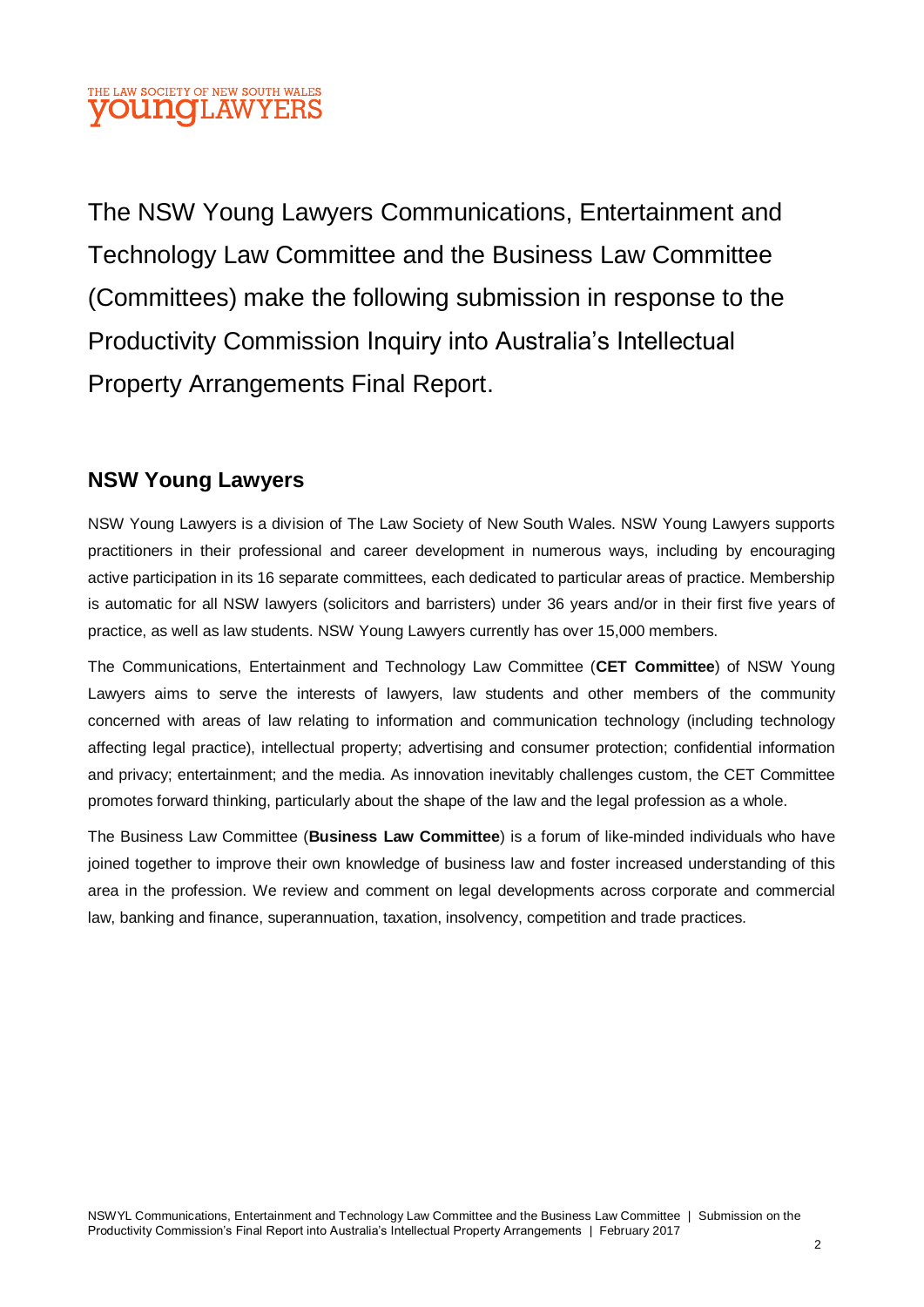## THE LAW SOCIETY OF NEW SOUTH WALES DUNOLAW

## **Introduction**

The CET Committee and the Business Law Committee (**Committees**) welcome the opportunity to provide the Federal Government and its Department of Innovation, Industry and Science (collectively the Federal Government) with its views in relation to the Productivity Commission's Inquiry and Final Report<sup>1</sup> into Australia's intellectual property arrangements.

This submission does not intend to present a comprehensive review of the differences between the Final and Draft Reports,<sup>2</sup> or the issues raised in the Final Report. The aim of this submission is to provide the Federal Government with the Committees' insights and expertise into select key issues of concern to the **Committees** 

## **Summary of Recommendations**

#### **1. Fair Use Exception**

 $\overline{a}$ 

The Committees submit that the Federal Government should accept and implement the Australian Law Reform Commission's (**ALRC**) final recommendations regarding a 'fair use' exception in Australia.

#### **2. Contracting Out, Technological Protection Measures and Geoblocking**

The Committees are of the view that the *Copyright Act 1968 (Cth)* (**Copyright Act**) should be amended so that any term in an agreement which attempts to 'contract out' of the statutory exceptions to copyright infringement is void.

The Committees are of the view that s 64(1) of the *Australian Consumer Law*<sup>3</sup> (**ACL**) is an appropriate provision to model the proposed amendment to the Copyright Act of a prohibition on 'contracting out'.

The Committees submit that in addition to the proposed prohibition against 'contracting out', the Copyright Act should also be amended to expressly prohibit any temporal or monetary restrictions being placed on the statutory exceptions to infringing copyright.

<sup>1</sup> Productivity Commission Inquiry Report, *Intellectual Property Arrangements* (23 September 2016) Report No 78 (2016) (**Final Report**).

<sup>2</sup> Productivity Commission, Productivity Commission Inquiry into Australia's Intellectual Property Arrangement, *Draft Report*, April 2016, (**Draft Report**). 3

*Competition and Consumer Act 2010* (Cth), Schedule 2, *Australian Consumer Law* (**ACL**).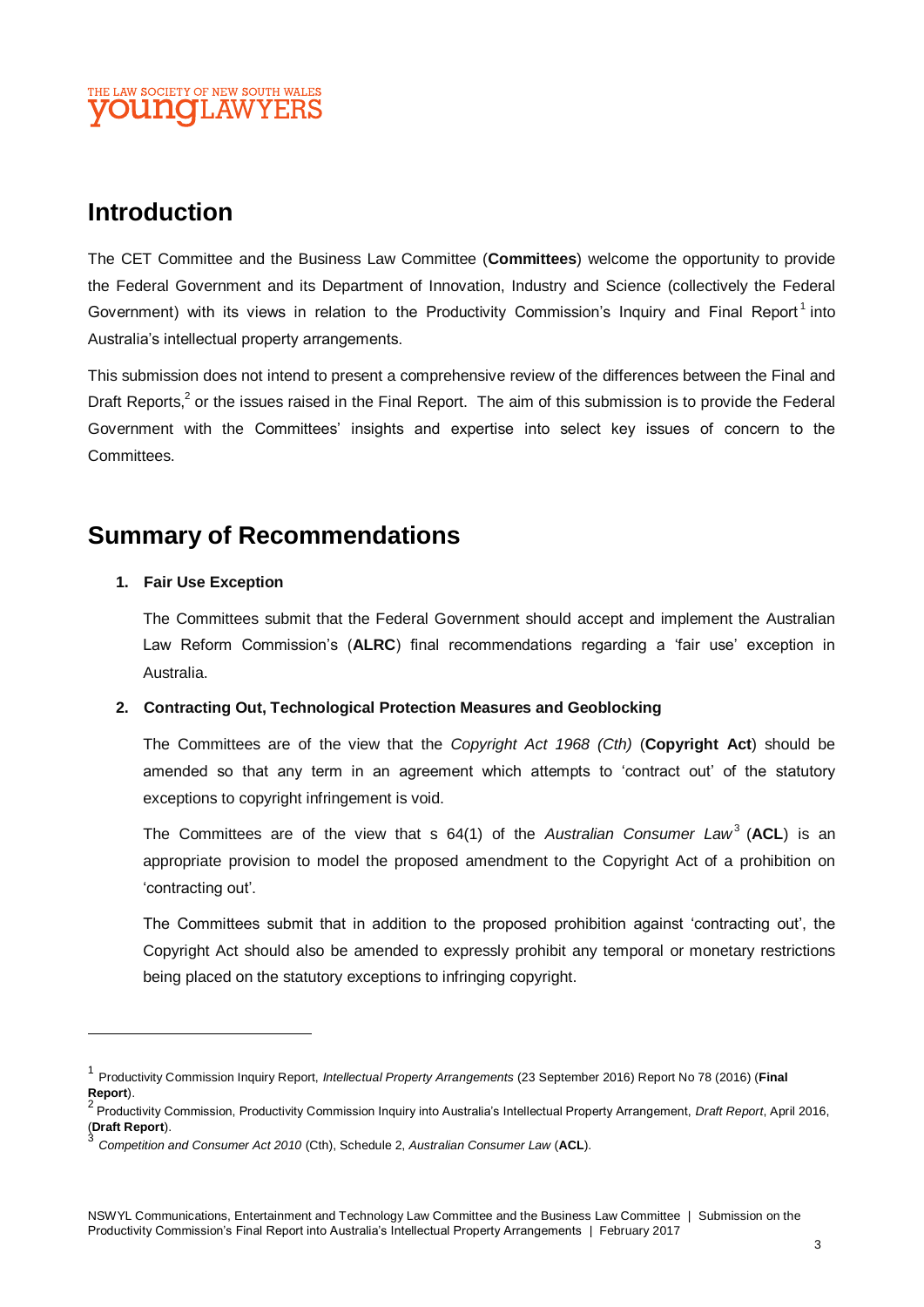The Committees are of the view that the Copyright Act should be amended to better regulate the use of Technological Protection Measures (**TPMs**) and address the gaps in the current legislative framework.

The Committees recommend expressly permitting circumvention of TPMs other than access TPMs by users of copyright works where the purpose for circumvention is a legitimate use of copyright materials and falls within an exception to copyright infringement, such as a fair dealing exception.

The Committees recommend that the Copyright Act be amended to allow third party service providers to lawfully provide services that circumvent TPMs (other than access TPMs) provided the purpose for circumvention is a legitimate use of copyright materials and falls within an exception to copyright infringement.

The Committees support the Productivity Commission's recommendations that Australia's copyright laws need to be clarified to ensure Australian consumers can legally circumvent geoblocking technology, and that the Federal Government should refrain from entering into international agreements that would prevent consumers from circumventing geoblocking technology.

#### **3. Safe Harbour Scheme**

The Committees are of the view that, the Federal Government should expand the safe harbour scheme to apply to all online service providers.

#### **4. Competition Law and Intellectual Property**

Overall the Committees agree with the Commission's recommendation in the Final Report that s 51(3) of the *Competition and Consumer Act 2010 (Cth)* (**CCA**) be repealed on the proviso that the 'per se' prohibitions under the CCA also be amended in accordance with the recommendations of the Harper Report<sup>4</sup> so that any claim that a contract contains exclusionary provisions be subject to a competition test.

The Committees recommend that a test of whether conduct has the effect, or likely effect, of substantially lessening competition within the market be applied to claims that a contract contains exclusionary provisions.

#### **5. Software Patents**

l

The Committees do not agree that the monopolies granted by patents are overly long given the rate of change in software and are unnecessary to provide incentives to innovators. In the Committees' view, there is nothing that differentiates software from any other widespread new technology.

<sup>4</sup> Competition Policy Review, *Final Report* (March 2015) (**Harper Report**), 15.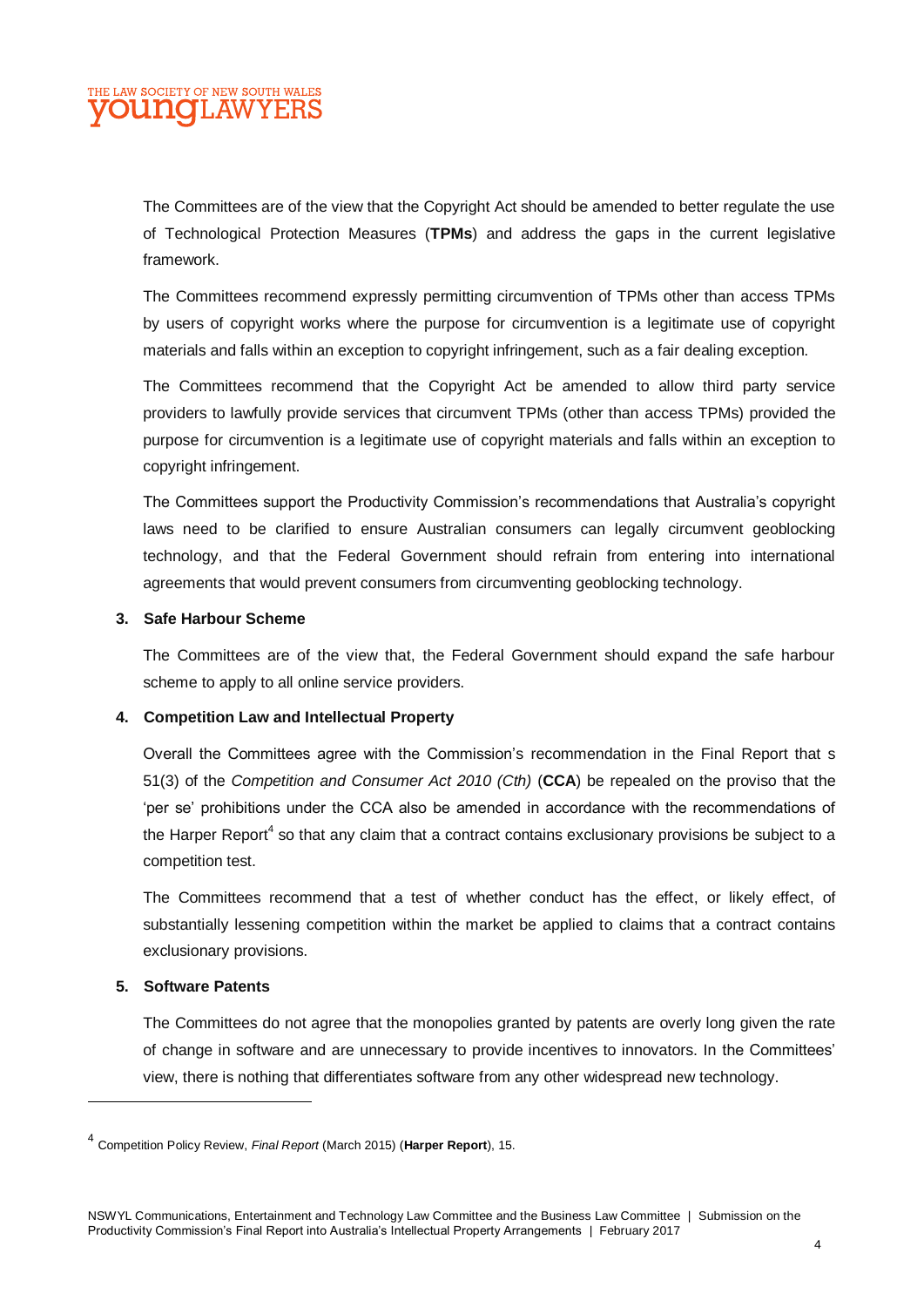

The Committees submit that there will be great value in software patents if used to protect high quality inventions and where the patent system incentivises significant ongoing investment into research and development.

In the Committees' view there is little legal justification for the 'manner of manufacture' test in software patents.

The Committees are of the view that it is difficult to argue that the standard of a 'scintilla of invention<sup>'5</sup> is too low, when patent examiners, hearing officers and courts inconsistently apply the inventive step threshold. The Committees submit that it would more beneficial to address these inconsistencies.

#### **6. Defensive Trade Marks**

The Committees submit that there are important reasons why defensive trade marks should not be abolished.

Defensive trade marks offer a cost-effective way of protecting well-known marks and benefit the owners of defensive trade marks and the system more broadly.

The Committees submit that defensive marks should continue not to be subject to removal for nonuse.

The Committees recommend that the Federal Government consider introducing a renewal process for defensive marks in order to assist with any issues of defensive trade marks 'cluttering' the trade mark register.

#### **7. Improving efficiency by reforming parallel importation**

The Committees welcome and support the recommendation that the Federal Government should amend the *Trade Marks Act 1995 (Cth)* (**Trade Marks Act**) to ensure that parallel imports of marked goods do not infringe an Australian registered trade mark when the marked good has been brought to the market elsewhere by the owner of the mark or its licensee.

#### **8. Trade Mark Issues in the Digital Age**

The Committees submit that there is scope to amend s 120 of the Copyright Act to ensure greater consistency with the European Union approach of "use in the course of trade in respect of goods or

<sup>5</sup> *Lockwood Security Products Pty Ltd v Doric Products Pty Ltd (No 2)* [2007] HCA 21 [at 52]; *Meyers Taylor Pty Ltd v Vicarr Industries Ltd* [1977] HCA 19 [at 54].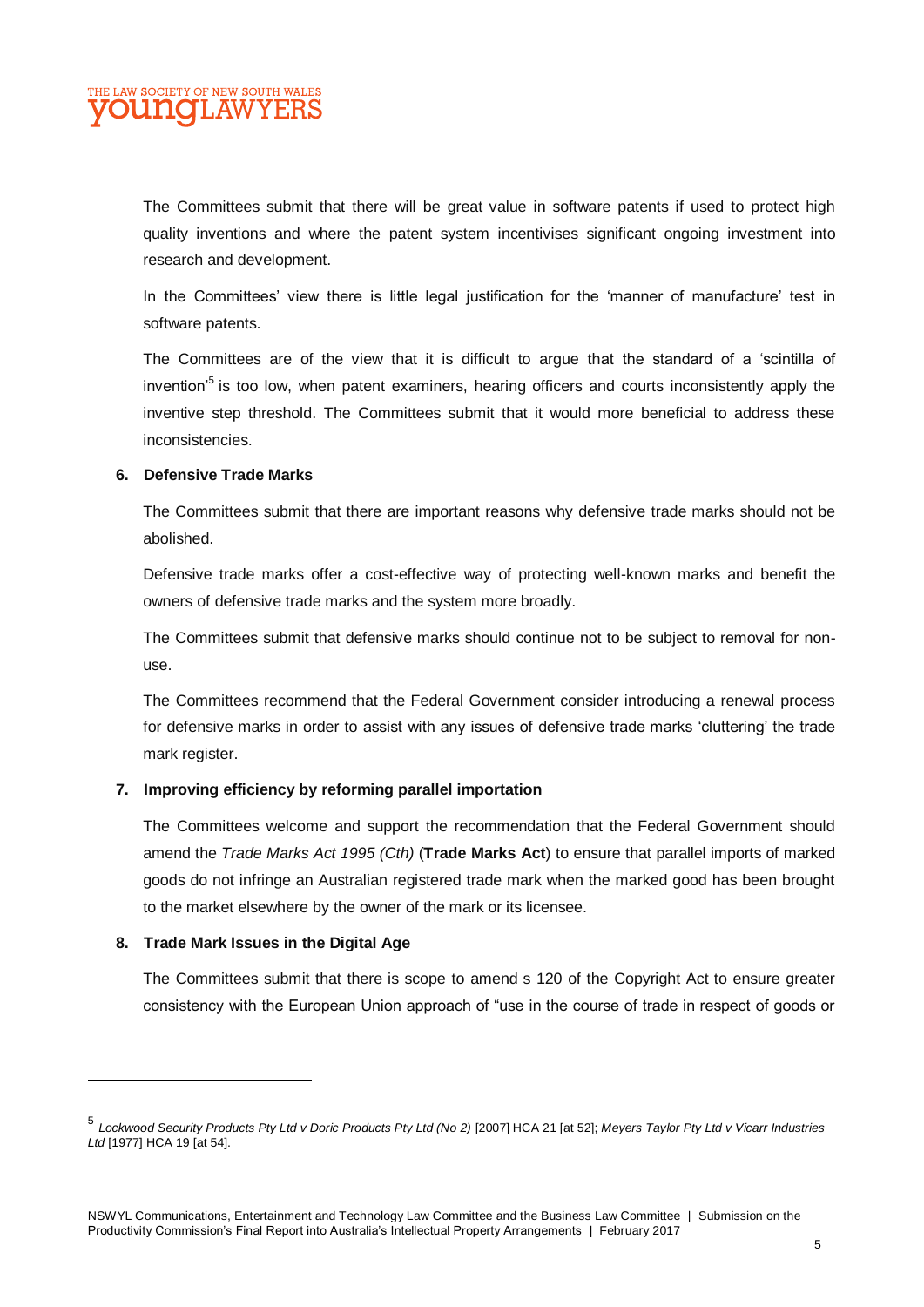

#### services."<sup>6</sup>

The Committees note that as a result of the lack of judicial clarity and Google's policy of refusing to investigate or restrict the selection of trade marks as keywords,<sup>7</sup> trade mark owners and businesses are becoming increasingly frustrated at the lack of legislative support to protect their brand in the digital age.

The Committees are of the view that trade mark law is currently inadequately positioned to address the proliferation of technology and the way in which businesses and consumers use technology in the digital age.

The Committees submit that it is necessary to clarify whether the practice of purchasing trade marks as keywords in Google AdWords services (or similar services offered by online indexing services) amounts to using or leveraging another entity's trade mark.

## **Fair Use Exception**

Copyright law aims to balance the interests of copyright owners with the larger public interest in the free flow of information and innovation.<sup>8</sup> Under the current legal framework, copyright owners are incentivised to create works by allowing them to control the use of their copyright works through an exclusive set of economic and moral rights. The Committees are of the view that any amendments to the Copyright Act must ensure that a balance is achieved between the broader public interest in the free flow of information and the interests of copyright holders. Specifically, the property rights of copyright owners must not be unduly limited in a manner that is inconsistent with the purpose and objectives of the Copyright Act and the Federal Government's international obligations.

#### **Draft Report**

The Committees note that the Productivity Commission's (**Commission**) Draft Report on Australia's Intellectual Property Arrangements<sup>9</sup> concluded that "Australia's current exception for fair dealing is weighted too much in favour of rights holders."<sup>10</sup> The Draft Report recommended for the implementation of a 'fair use'

<sup>6</sup> *First Council Directive of 21 December 1988 to Approximate the Laws of the Member States Relating to Trade Marks (89/104/EEC)* [1989] OJ L 40/1, Art 5(1)(a) and *Council Regulation (EC) No 40/94 of 20 December 1993 on the Community Trade Mark* [1994] OJ L 11/1, Art 9(1)(c).

<sup>7</sup> Google Inc, "Advertising Policies Help", [https://support.google.com/adwordspolicy/answer/6118?hl=en-AU.](https://support.google.com/adwordspolicy/answer/6118?hl=en-AU)

<sup>8&</sup>lt;br>Ant Horn, 'Creators and the copyright balance: Investigating the interests of copyright holders, users and creators' [2004] AltLawJl 31; (2004) 29(3) *Alternative Law Journal* 112. 9

Above n 1, 121.

 $10$  Ibid.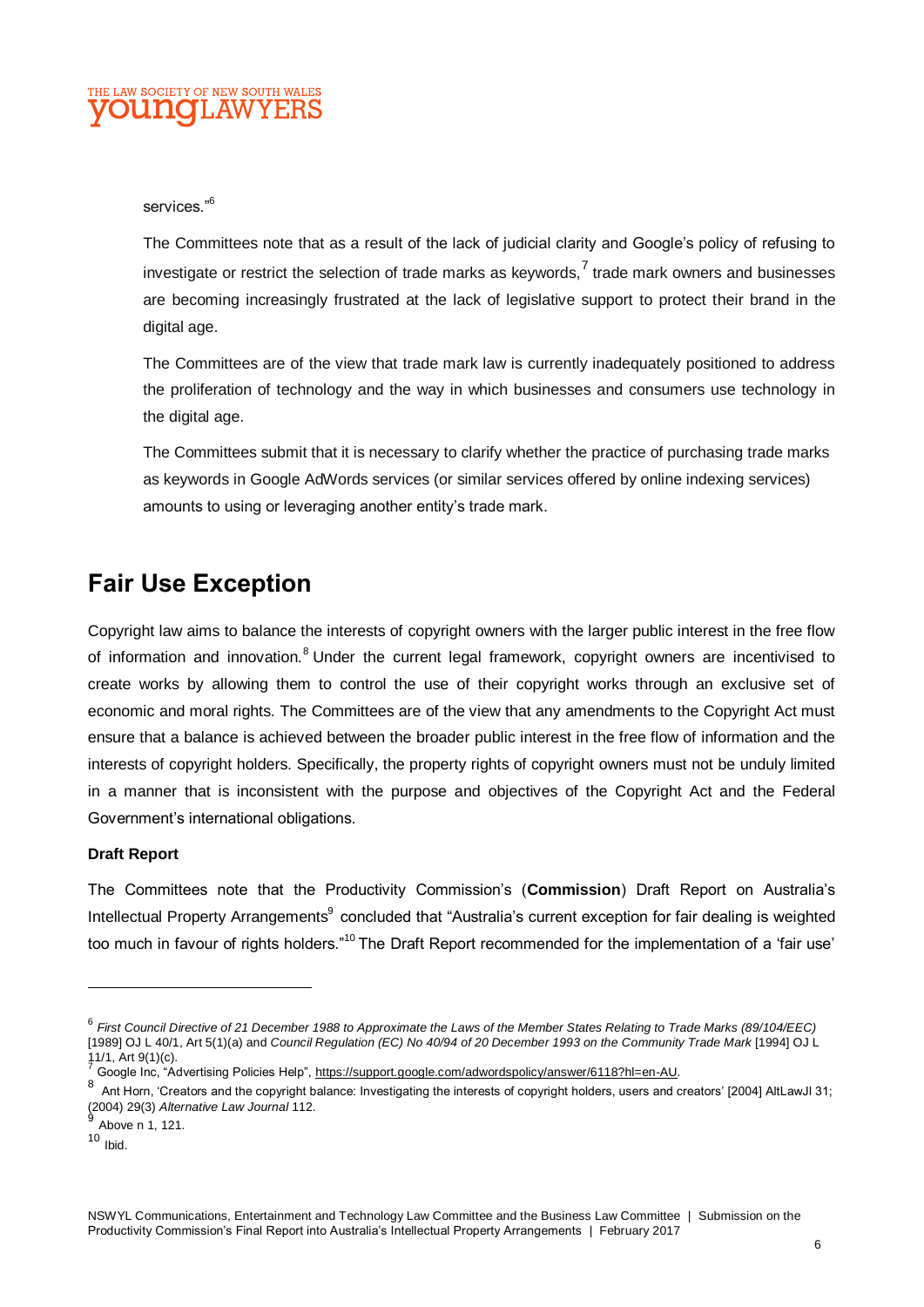### THE LAW SOCIETY OF NEW SOUTH WALES **OUINOL AW**

exception in order to balance the excessive term and scope of copyright protection with user rights. Specifically, the Draft Report recommended that a 'fair use' exception should permit all uses of copyright material that do not materially reduce the incentives to create and disseminate creative work, and that this exception should go further than orphan works not being supplied commercially by rights holders.<sup>11</sup>

#### **Final Report**

The Committees submit that the Federal Government should accept and implement the ALRC's final recommendations regarding a 'fair use' exception in Australia. The Committees maintain the previous position of the CET Committee for the introduction of a broad fair use exception to copyright infringement under the Copyright Act.<sup>12</sup>

#### **Further Comments**

#### *Increased flexibility*

An open-ended fair use exception has the flexibility to enable courts to develop the legal norm through interpretation. Leaving this discretion to the courts to determine whether emerging activities fall within the exception reduces the need for constant amendments to an already complex piece of legislation that may have difficulty in keeping pace with the speed of technological development. However, the application of the 'fairness factors' could potentially overreach much further than may be originally intended.<sup>13</sup>

#### *The impact on innovation*

The principal advantage of fair use is that it remains a highly flexible instrument. In the previous ALRC review, it was claimed that fair use would:

- 'foster an entrepreneurial culture which contributes to productivity'; and
- 'assist in making Australia a more attractive market for technology investment and innovation'.<sup>14</sup>

In the United States for example, the statutory fair use exception was not intended to be frozen in time and allowed for an adaptable open-ended list of purposes.<sup>15</sup> As opposed to a restricted set of exceptions, the United States has relied on a case-by-case evaluation to determine whether a use is fair. This means there is flexibility as to categories of use. It has been argued that fair use would address the shortcomings of fair dealings by encompassing emerging uses, requiring the courts to analyse fairness in accordance with

<sup>11</sup> Above n 1, 121.

<sup>12</sup> NSW Young Lawyers CET Committee, Submission to the Australian Law Reform Commission, *Copyright and the Digital Economy Issues Paper 42*, 5 November 2012. <sup>13</sup> See *Authors Guild, Inc. v Google, Inc* No. 13-4829 (2d Cir. 2015).

<sup>14</sup> Australian Law Reform Commission, *Copyright and the Digital Economy*, Discussion Paper 79 (2013) 79-80.

<sup>15</sup> Bob Wright, 'Fair use will give the digital economy a fair go' (2014) 24 *Australian Intellectual Property Journal* 218, 220.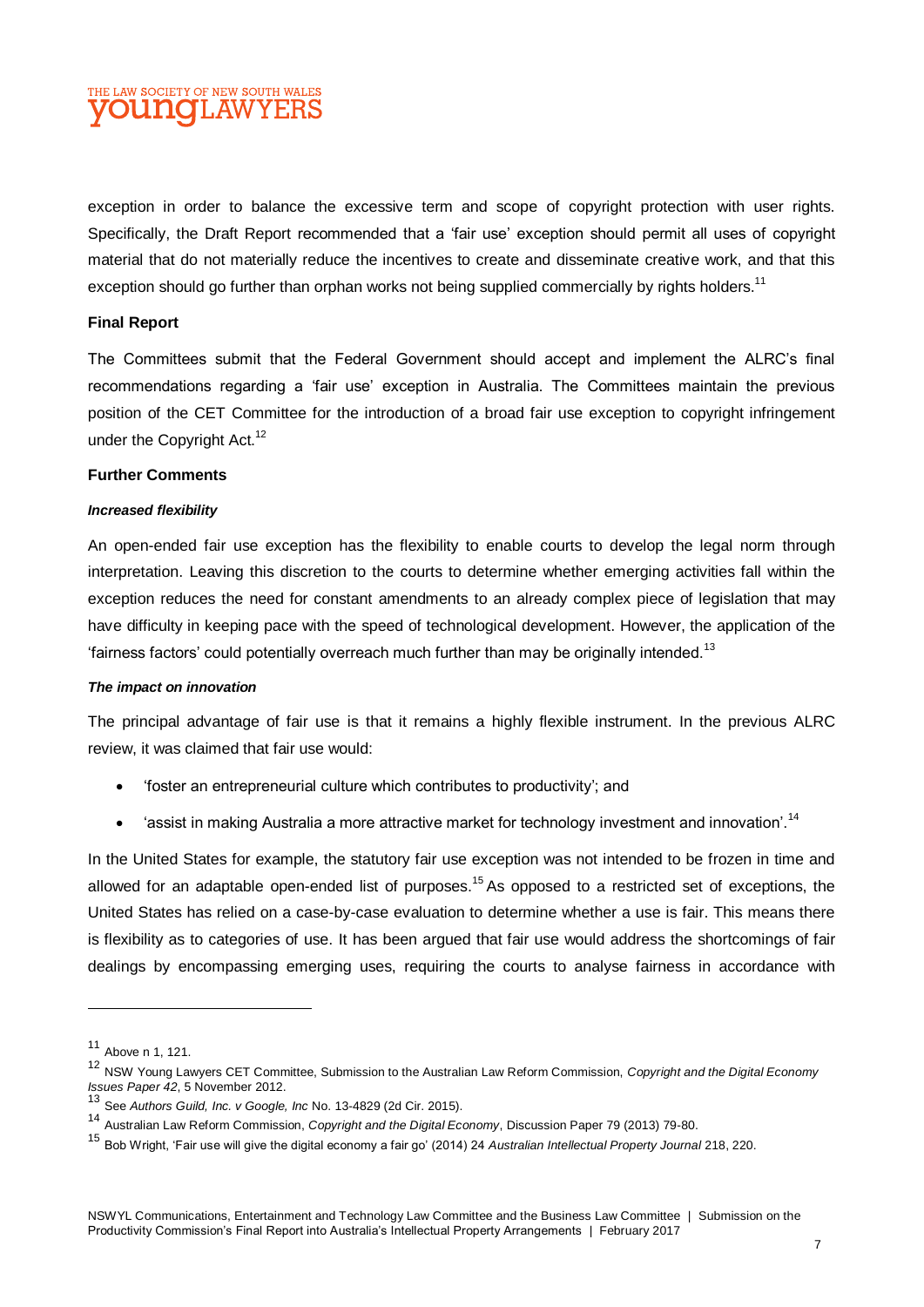

statutory factors and providing flexibility in uses which might lie at the margins of criticism and review or reporting news.<sup>16</sup> A key argument for fair use is that it drives innovation through transformative uses. Transformative uses are uses that change the purpose and/or character, to express a different meaning or message.<sup>17</sup>

#### *Legal Uncertainty*

Proponents of the introduction of a fair use exception submitted that fair use is no more uncertain than the current fair dealing exceptions.<sup>18</sup> Whilst the Committees acknowledge that the introduction of an open-ended fair use exception may provide greater flexibility to those wishing to use copyright material, particularly in the digital environment, uncertainty is an inherent consequence for copyright owners, users and consumers. The fair use exception would be open to any number of uses if it is deemed fair based on the proposed fairness factors, rather than the determined uses already defined under the current fair dealing exception.

The Committees are concerned that such an open-ended exception would necessitate a sustained period of litigation and judicial interpretation to establish a sufficiently predictable legal framework to determine the boundaries of fair use. In practice, this may act as a disincentive for copyright owners to pursue action due to the uncertainty around the application of the fair use exception, the time commitment and the high cost of litigation. If copyright owners are unable or unwilling to pursue such action, the failure to address the uncertainty would hinder the development of the application of a fair use defence and further perpetuate the uncertainty.

Notwithstanding these concerns, the Committees agree with the Commission's view that, "legal uncertainty is not a compelling reason to eschew a fair use exception in Australia, nor is legal certainty desirable in and of itself<sup>"19</sup>

# **Contracting Out, Technological Protection Measures and Geoblocking**

#### **Part 1: Contracting Out**

'Contracting out' occurs where parties to a contract agree that certain provisions of the law should not apply to their contractual relationship. The Copyright Act does not expressly prevent parties to an agreement from 'contracting out' of provisions of the Copyright Act.

<sup>16</sup> Ben Mee, 'Laughing Matters: Parody and Satire in Australian Copyright Law' (2010) 20(1) *Journal of Law, Information and Science* 61.

<sup>17</sup> Matthew Sag, 'Predicting Fair Use' (2012) 73(1) *Ohio State Law Journal* 47, 55.

<sup>18</sup> Above n 1, 10.

<sup>19</sup> Above n 1, 10.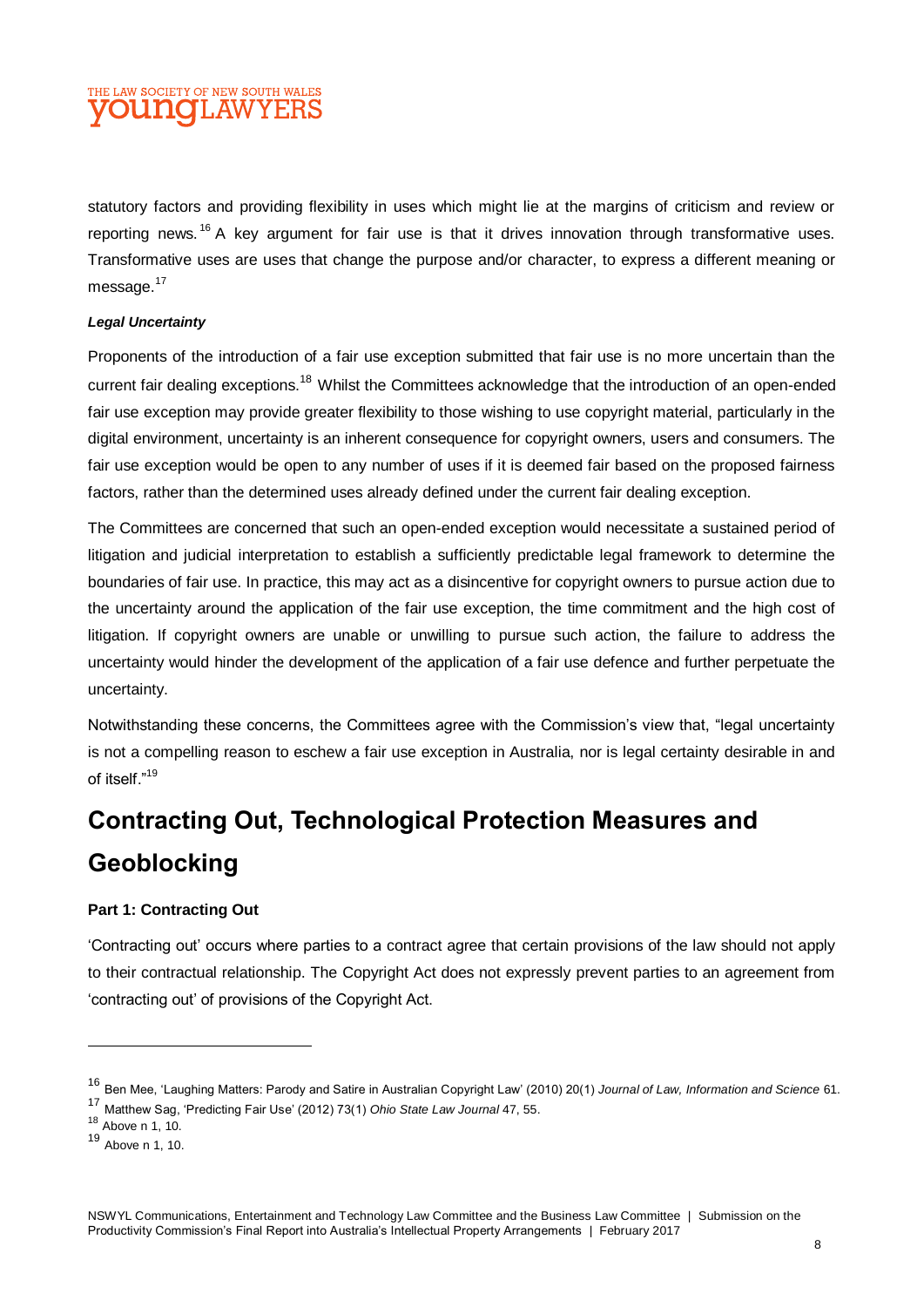## THE LAW SOCIETY OF NEW SOUTH WALES **OUINOL AW**

'Contracting out' of the copyright exceptions permits copyright owners to erode the rights afforded to users of the works under the Copyright Act. In its submission to the Commission's inquiry, the Australian Digital Alliance provided an example of licences used by digital music services (such as those operated by Apple, Amazon or Google) that have the effect of preventing the customer from doing things that are otherwise permitted under the 'exceptions' contained in the Copyright Act.<sup>20</sup> For example, a user of these music services that acquire the rights to a song may be prevented from transferring that music to multiple devices. This has the effect of 'contracting out' of s 109A of the Copyright Act, which provides that the owner of a copy of a sound recording can make a copy for private and domestic use. These licenses also typically prevent consumers from using the music to create parodies of the original material. This has the effect of 'contracting out' of s 41A of the Copyright Act that permits copyright material to be used for the purpose of a parody or satire.

The purpose of the exceptions contained in the Copyright Act are to strike a balance between the interests of the creators (i.e. to incentivise the creation of new and profitable works) and the interests of consumers (i.e. the ability to maximise the benefit of the works). The Committees are of the view that the balance between these interests are tipped in favour of copyright owners without an express prohibition on 'contracting out' of the exceptions and other rights in the Copyright Act.

The Committees are of the view that permitting copyright owners to 'contract out' of the Copyright Act is harmful to consumers for the following reasons:

- consumers may not be aware of their current rights under the Copyright Act and the exceptions to copyright infringement contained in the Copyright Act;
- consumers may be less likely to obtain legal advice about standard form agreements, such as licences for digital music or e-books; and
- consumers may have less bargaining power than the owner of the copyright and consequently not able to negotiate the terms of any agreement.

#### *Final Report*

In its Final Report, the Commission has recommended that the Copyright Act be amended to: $21$ 

 make any part of an agreement that restricts uses of copyright material that are permitted by a copyright exception (such as the fair dealing exception for research and study)<sup>22</sup> unenforceable, and

<sup>&</sup>lt;sup>20</sup> Australian Digital Alliance. Submission to the Productivity Commission Inquiry into Australia's Intellectual Property Arrangements, December 2015, <http://www.pc.gov.au/\_\_data/assets/pdf\_file/0006/195009/sub108-intellectual-property.pdf>

Above n 1, 32.

<sup>22</sup> *Copyright Act 1968* (Cth) s40 ('**Copyright Ac**t').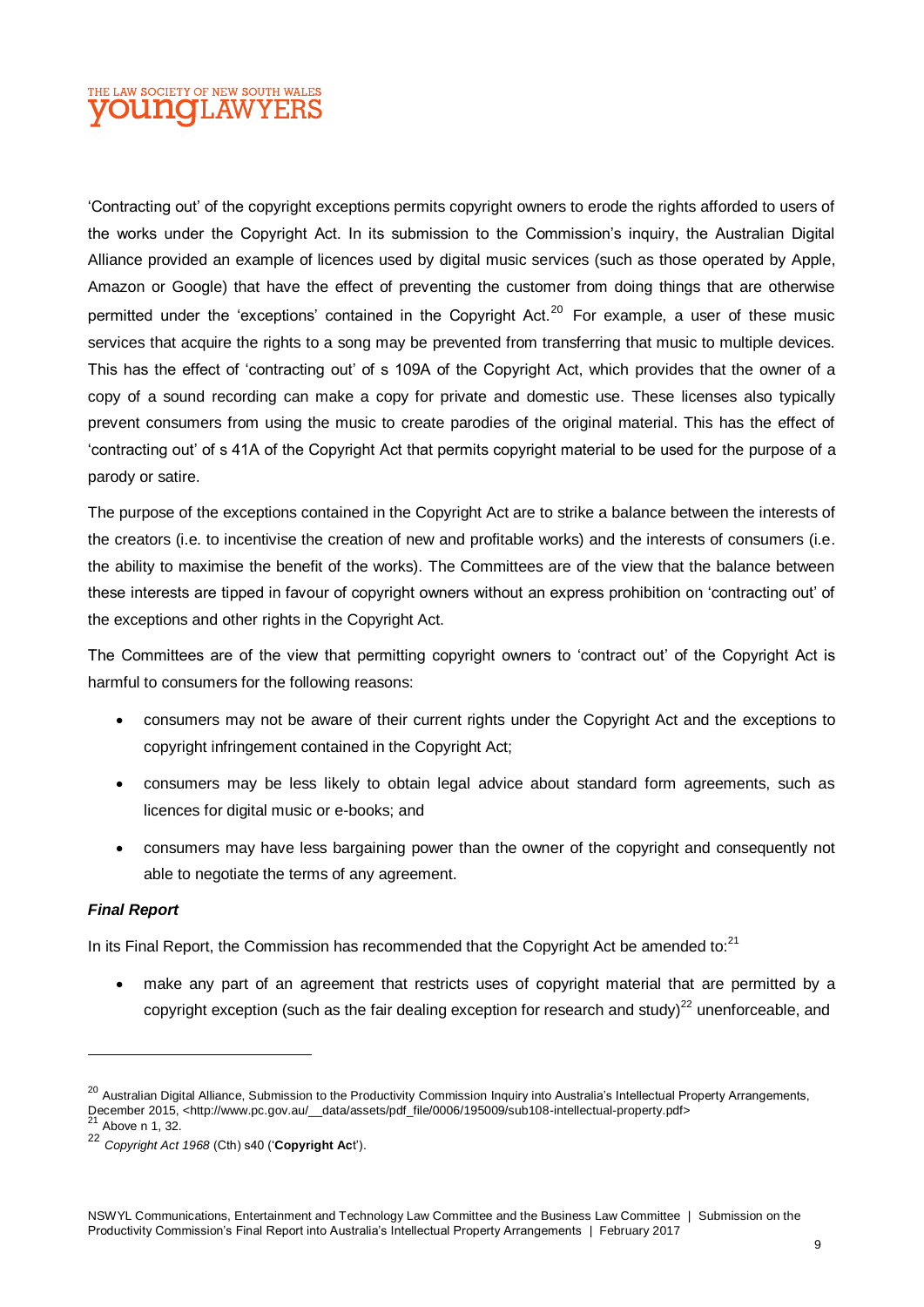## THE LAW SOCIETY OF NEW SOUTH WALES **OUNGLAWYEI**

 permit consumers to circumvent TPMs for legitimate uses of copyright materials (such as backing up encrypted game files).

The Committees support these recommendations of the Commission. The Committees also recommend that copyright owners should not be able to place temporal or monetary restrictions on the exceptions to copyright infringement.

The Committees are of the view that third parties should be allowed to provide technologies or methods to circumvent TPMs to consumers or users, provided that such circumvention by consumers or users are for a legitimate use of copyright materials under the Copyright Act.

#### *Further Comments*

 $\overline{a}$ 

The Committees are of the view that the Copyright Act should be amended so that any term in an agreement which attempts to 'contract out' of the statutory exceptions to copyright infringement are void. Some have argued that there is no need for prohibiting 'contracting out' of the Copyright Act as under the common law, a clause attempting to oust the jurisdiction of the Courts may be invalid where the public interest requires it. $^{23}$ The Committees note that notwithstanding this common law protection, it is not uncommon for legislation to expressly prohibit laws from being 'contracted out' of. The Commission's Final Report notes several examples of laws that do not permit 'contracting out' of protections for vulnerable parties including consumer contracts, industrial agreements and residential tenancy agreements.

The Committees are of the view that s  $64(1)$  of the ACL<sup>24</sup> is an appropriate provision to model the proposed amendment to the Copyright Act of a prohibition on 'contracting out'. Section 64(1) ACL provides that where a term in a contract attempts to exclude, restrict or modify a consumer guarantee, the term will be void.

The Committees note that the Courts have found that despite the fact that certain terms cannot be 'contracted out' of, contractual terms may still place monetary and temporal limits on any ACL claims.<sup>25</sup> In the context of Copyright Act, the Committees note that copyright owners may attempt to place monetary or temporal limits in their contracts by, for example:

• charging a consumer an additional fee to licence the song such that it could be placed onto multiple devices or be burnt onto a CD. In this example, a consumer with minimal bargaining power might be required to pay an additional amount to do something which would otherwise be permitted by the Copyright Act; or

<sup>23</sup> See eg. J Carter, E Peden, K Stammer, 'Contractual Restrictions and Rights Under Copyright Legislation' (2007) 23 Journal of Contract Law 32; <sup>24</sup> *Competition and Consumer Act 2010* (Cth), Schedule 2, *Australian Consumer Law*.

<sup>25</sup> See eg. *Owners Strata Plan 62930 v Kell & Rigby Pty Ltd* [2009] NSWSC 1342; *Lane Cove Council v Michael Davies & Associates Pty Ltd & Ors* [2012] NSWSC 727.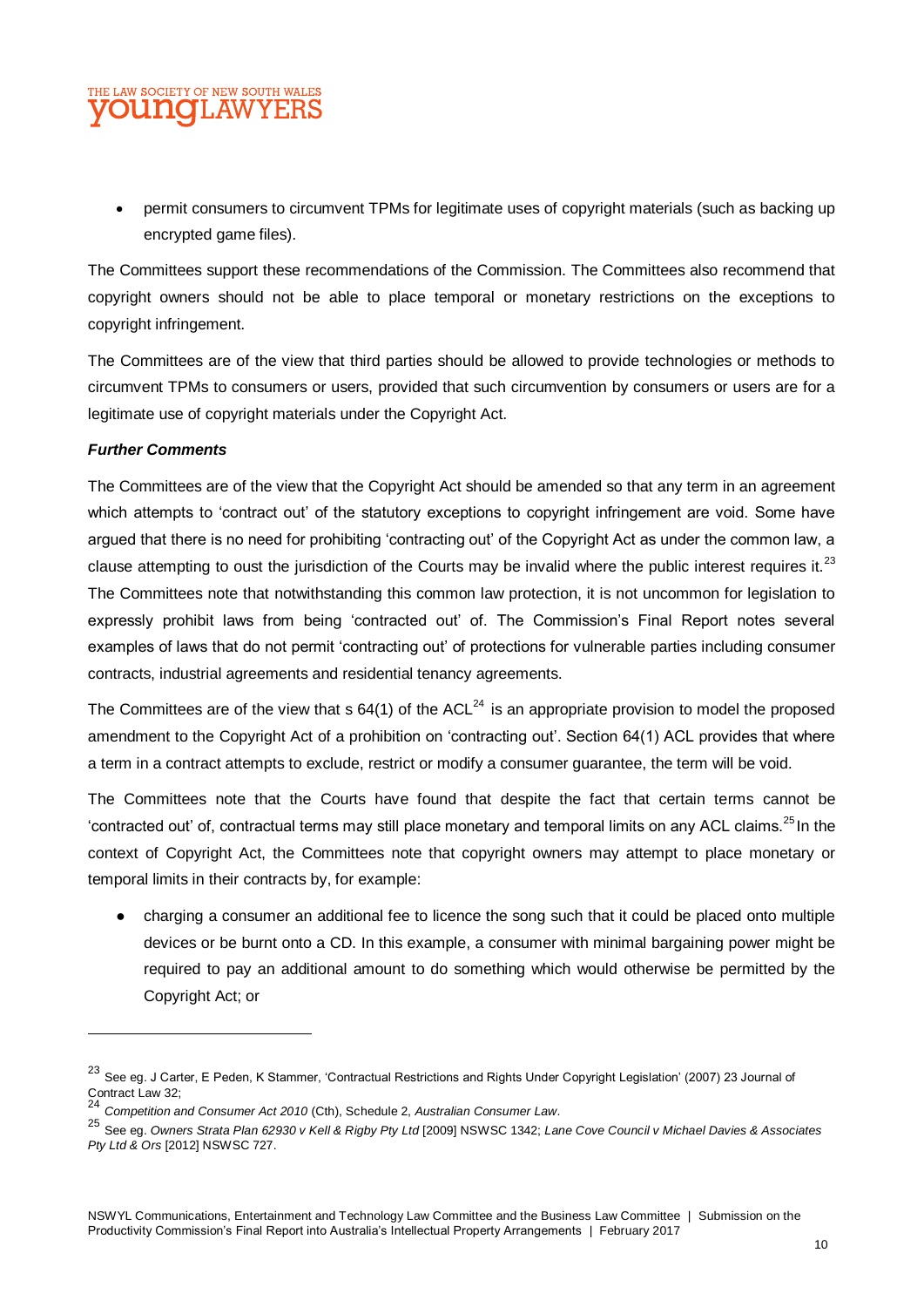## THE LAW SOCIETY OF NEW SOUTH WALES **OUNCILAWYEI**

● placing time restrictions on research institutions, allowing them to only rely on the fair dealing exception for the purpose of research or study within a certain permitted period of time. In this example, using the copyright material beyond the permitted time may cause an institution to infringe copyright after the expiration of the time limit.

The Committees submit that in addition to the proposed prohibition against 'contracting out'; the Copyright Act should also be amended to expressly prohibit any temporal or monetary restrictions being placed on the statutory exceptions to infringing copyright.

#### **Part 2: Technological Protection Measures**

TPMs are technological restrictions designed to protect copyright materials from being copied, modified or accessed. Under the Copyright Act, TPMs fall into two broad classes:

- an 'access control' TPM which is a specific type of TPM that controls who can access particular work or subject matter,<sup>26</sup> such as password controlled content; and
- non 'access control' TPMs (**Other TPMs**), which prevent works from being copied or modified. For example Digital Rights Management software used in the distribution of music downloads or e-books and encryption placed within physical media (such as CDs, DVDs or game discs) to prevent the original works from being copied.

The distinction between the types of TPMs is important because they are treated differently under the Copyright Act. The Copyright Act specifically prohibits a person from circumventing an 'access control' TPM subiect to limited exceptions.<sup>27</sup> This is a strict liability offence that requires the element of intention to obtain a commercial advantage or profit to be satisfied for the contravention to occur,<sup>28</sup> and can result in a liability of a fine for the offender.

In contrast, the Copyright Act does not expressly prohibit a person from circumventing Other TPMs. A person may be permitted to circumvent Other TPMs and make a copy of copyright works where such conduct otherwise complies with the Copyright Act.

Pursuant to the Copyright Act, a person who manufactures with the intention of providing to another person; imports; distributes; offers to the public; provides to another person or communicates to another person a circumvention device for a TPM, that person may be liable to a copyright owner for infringement of

<sup>26</sup> *Copyright Act 1968* (Cth) s 10.

<sup>27</sup> *Copyright Act 1968* (Cth), s 116AN.

<sup>28</sup> *Copyright Act 1968* (Cth), s132APC.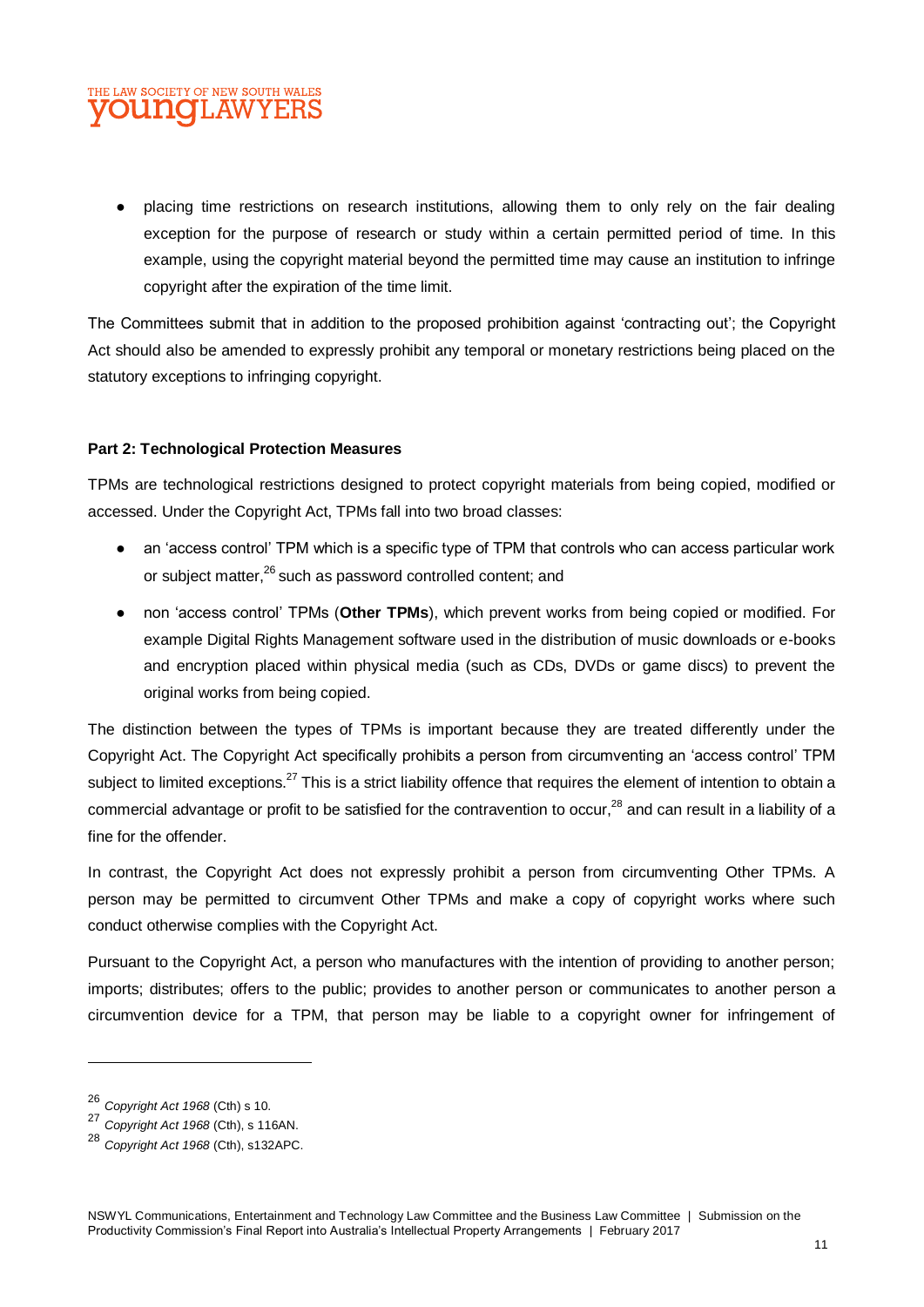## THE LAW SOCIETY OF NEW SOUTH WALES **OUNGLAWYEI**

copyright.<sup>29</sup> In addition, a person who does these acts with the intention of obtaining a commercial advantage or profit may be guilty of a criminal offence.<sup>30</sup>

The Committees note that the use of TPMs may result in or contribute to the erosion of copyright owners' rights. This is exacerbated by the increasingly digital economy where it is easy to access, duplicate and disseminate electronic works. The Committees are of the view that the existence of TPMs and the lack of legislative support dealing with their use makes it more difficult for consumers of copyright to engage in conduct that is otherwise lawful under the Copyright Act. For example, third parties are prohibited from lawfully providing a service to circumvent TPMs, leaving consumers of copyright with little recourse to make a copy of material protected by a TPM for personal use or as otherwise provided for under the Copyright Act. To exercise their rights under the Copyright Act, consumers would need to:

- obtain the consent and cooperation of the copyright owner to copy the TPM protected material. This may be difficult where the copyright owner has greater bargaining power and does not agree;
- create their own technology to crack a TPM. This is inefficient, and the consumer may not have the technical expertise to do so. This view is supported by the Commission in its Final Report; $31$  or
- use illegally created products to do legal acts, as pointed out by the Australian Digital Alliance in its submission to the Commission. $32$

#### *Final Report*

The Final Report notes that there is no requirement for TPMs to be used solely for the purpose of protecting copyright. By restricting a user's ability to access or copy works which may otherwise be permissible under the Copyright Act, TPMs can have the effect of tipping the balance away from the interests of copyright users in favour of the interests of the copyright owner. The Committees welcome the recommendation of the Commission in its Final Report that the Copyright Act be amended to permit consumers to circumvent TPMs for legitimate uses of copyright material.

#### *Further Comments*

The Committees are of the view that the Copyright Act must be amended to better regulate the use of TPMs and address the gaps in the current legislative framework.

The Committees recommend that the Copyright Act be amended to expressly permit circumvention of Other TPMs by users of copyright works where the purpose for circumvention is a legitimate use of copyright

<sup>29</sup> *Copyright Act 1968* (Cth), s116AO(1).

<sup>30</sup> *Copyright Act 1968* (Cth), s132APD.

<sup>31</sup> *Copyright Act 1968* (Cth), s132APD.

<sup>32</sup> Above n 1, sub. DR578, p. 15.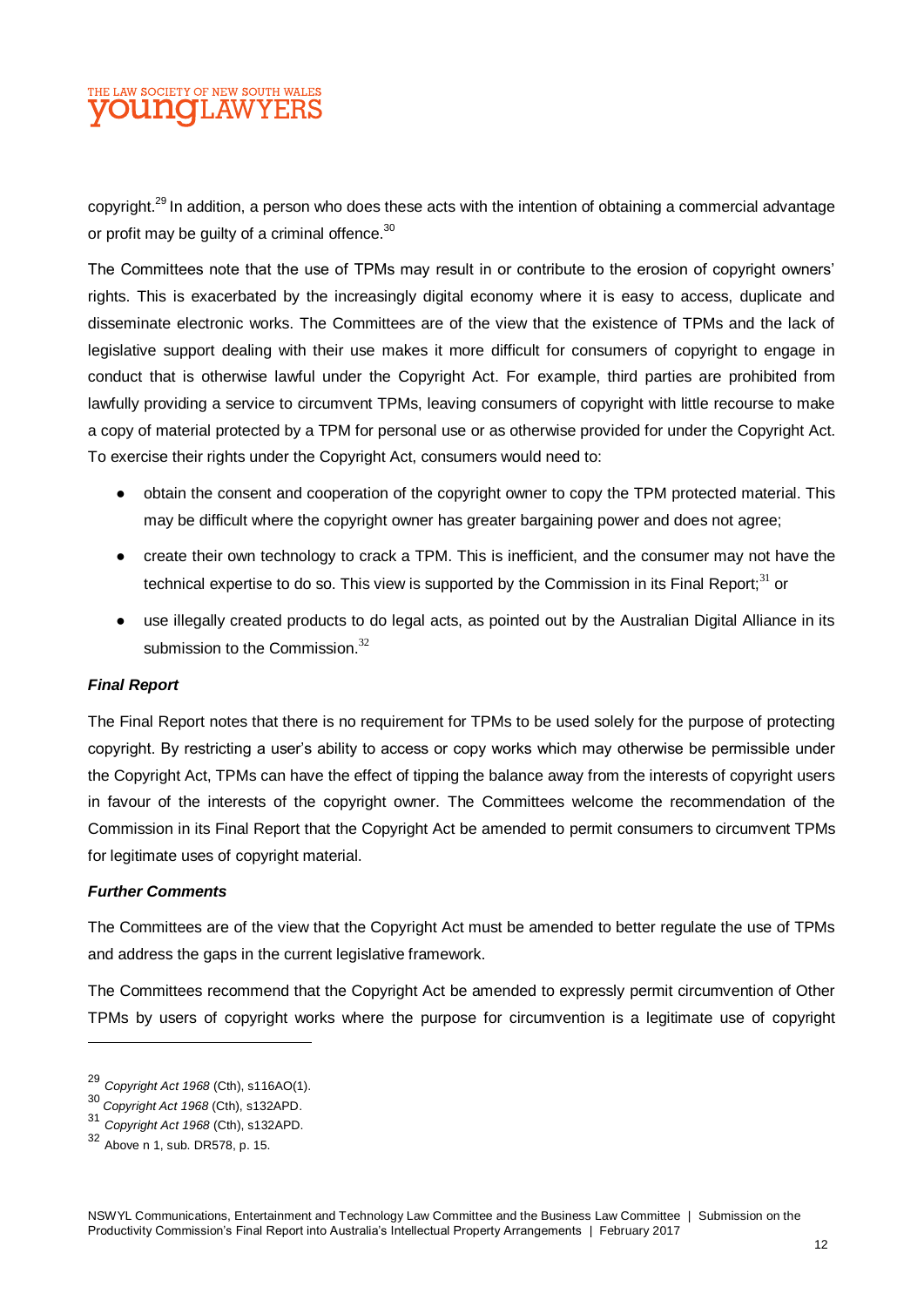## THE LAW SOCIETY OF NEW SOUTH WALES **OUINOILAWYEI**

materials and falls within an exception to copyright infringement, such as a fair dealing exception. The Committees are of the view that the amendment should, at the very least, enable the lawful circumvention of Other TPMs as these are more concerned with restricting the ability to copy works, rather than to access the works. This would not permit the circumvention of 'access control'.

The Committees recommend that the Copyright Act be amended to allow third party service providers to lawfully provide services that circumvent Other TPMs provided the purpose for circumvention is a legitimate use of copyright materials and falls within an exception to copyright infringement.

The Committees are of the view that bypassing TPMs should only result in a breach of the Copyright Act where the works are still protected under copyright. Source materials in which copyright has not subsisted or that have been placed by their creators within the public domain should be excluded from protection by TPMs. This ensures that the public's right to access works in the public domain will be preserved.

It is important to note that the above recommendations are in addition to the recommendation by the Committees that parties be prohibited from 'contracting out' of the exceptions to copyright infringement in the Copyright Act (see above). If the Copyright Act is amended to include a prohibition against 'contracting out' without reforming the use of TPMs, copyright owners would continue to be able to restrict consumers' rights under the Copyright Act.

#### **Part 3: Geoblocking**

Geoblocking is an online mechanism where rights holders of copyright material restrict access to content based on a consumer's geographical location.<sup>33</sup> As evident from the Draft Report and the Final Report, there are mixed opinions about the purpose of geoblocking in intellectual property law; whether the practice is a legitimate copyright tool to control access to content, or a business strategy to maximise profit.

If geoblocking is a mechanism to control access to content, it may be classified as a type of TPM under the Copyright Act.<sup>34</sup> Circumventing access control could lead to civil and criminal penalties (see above discussion on TPMs). There is continued uncertainty about the legality of circumventing geoblocking technology.

The Attorney-General's Department (**AGD**) observed that a plain English interpretation of s 10(1) of the Copyright Act indicates that geoblocking lies outside of the definition of a TPM $^{35}$  because the practice

<sup>33</sup> Sabrina Earle. 'The Battle Against Geo-blocking: The Consumer Strikes Back' (2016) 15 Richmond Journal of Global Law and Business 1, 13.

<sup>34</sup> *Copyright Act 1968* (Cth), s 10.

<sup>35</sup> House of Representatives Standing Committee on Infrastructure and Communications 2013, *At what cost? IT pricing and the*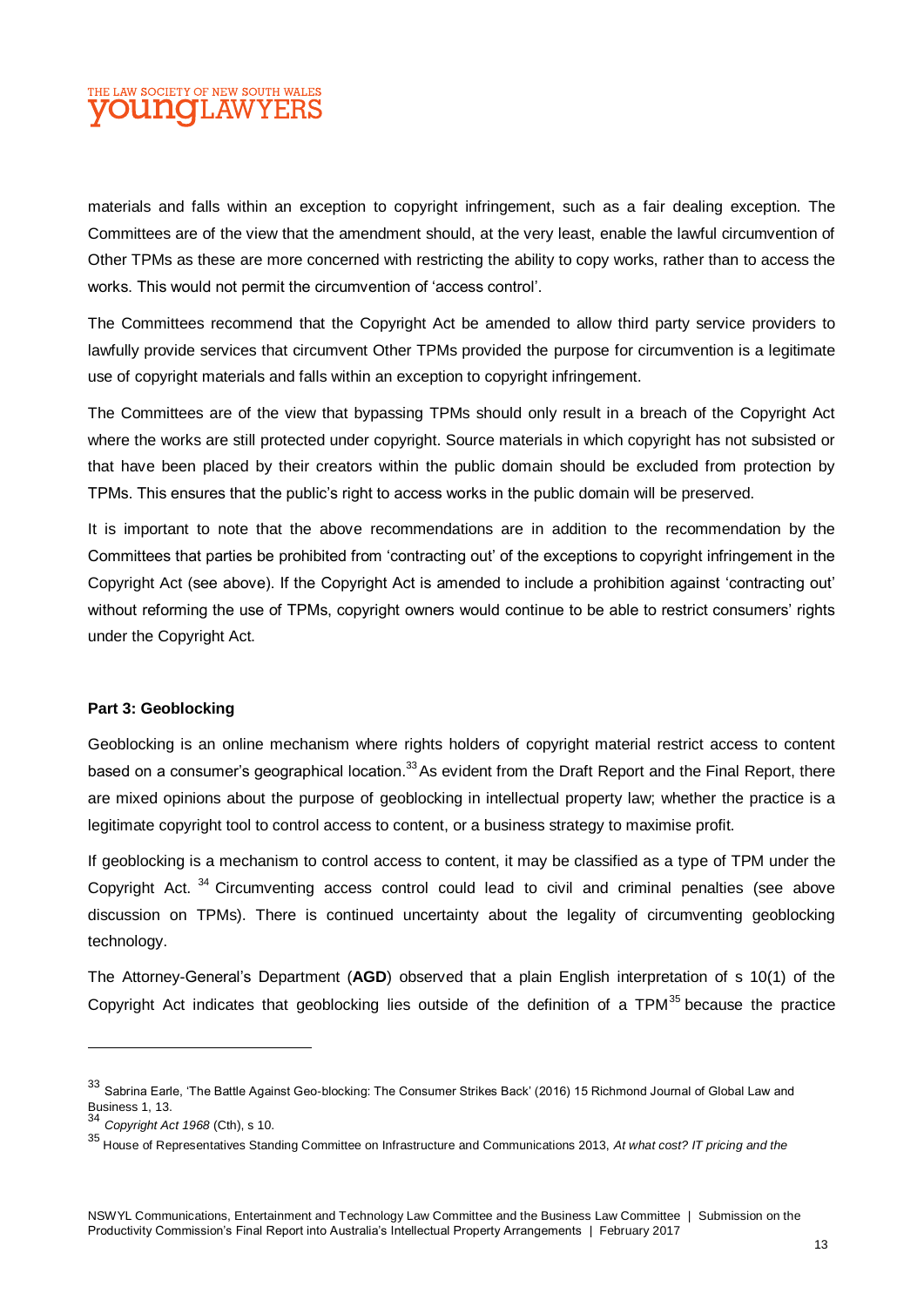## THE LAW SOCIETY OF NEW SOUTH WALES **DUINOILAW**

"controls geographic market segmentation by preventing the playback in Australia of a non-infringing copy of…work…acquired outside Australia."<sup>36</sup> However, the AGD notes that this interpretation has not been tested before a court. Consequently, there is continued confusion by service providers, rights holders, and consumers as to legality of circumventing geoblocking technology.<sup>37</sup>

The Committees note the view of the Prime Minister of Australia that geoblocking is a business mechanism uninvolved with Australia's copyright laws: 38

While content providers often have in place international commercial arrangements to protect copyright in different countries or regions, which can result in 'geoblocking', circumventing this is not illegal under the Copyright Act.<sup>39</sup>

In contrast, Associate Professor Dr Nicolas Suzor examined the issue and warned that while it is unlikely that Australian consumers would be held legally liable for using VPNs to circumvent geoblocks, "it might technically be an infringement of copyright under Australian law, and there is a small possibility that it might be a crime under Australian law as well.<sup>"40</sup> Dr Suzor also noted that if the original distribution of copyright material was an infringement then consumers may be liable for making temporary copies of that material while they view it online.<sup>41</sup> Consumers may also be breaching the contract with online providers by signing up with a fake address.<sup>42</sup> As for criminal liability, consumers may be committing fraud by accessing restricted data with a fake address.<sup>43</sup>

Proponents of geoblocking technology argue that the technology is important mechanism that ensures copyright creators can effectively exploit their copyright.<sup>44</sup> This practice resembles the country coding of DVDs to allow distributors to vary the price and availability of content based on location. According to chief of Internet Australia, Laurie Patton, part of the logic of country coding DVDs was to charge higher prices in some countries to cover the extra costs of physically delivering those products.<sup>45</sup>The Committees are of the

*Australia tax*, July, Commonwealth of Australia, Canberra, 104.

<sup>36</sup> Ibid.

<sup>37</sup> Ibid.

<sup>38</sup> Malcolm Turnbull MP Federal Member for Wentworth Prime Minister of Australia, *Online copyright infringement FAQs* <sup>&</sup>lt; http://www.malcolmturnbull.com.au/policy-faqs/online-copyright-infringement-faqs>.

<sup>39</sup> Ibid.

<sup>40</sup> Nicolas Suzor, *Using a VPN to access Netflix: is it legal?* (22 July 2013), 1 < http://nic.suzor.net/2013/07/22/using-a-vpn-to-accessnetflix-is-it-legal/>.<br><sup>41</sup> Ibid, 5.

<sup>42</sup> Ibid, 2.

 $43$  Ibid, 7.

<sup>44</sup> Michelle Edelman, 'The Thrill of Anticipation: Why the Circumvention of Geoblocks Should be Illegal' (2015) 15 Virginia Sports & Entertainment Law Journal 110, 115.

<sup>45</sup> Karl Quinn, 'Australians' rights to use VPNs should be enshrined in law', *The Sydney Morning Herald* (online), 4 May 2016 < http://www.smh.com.au/entertainment/tv-and-radio/australians-rights-to-use-vpns-should-be-enshrined-in-law-report-20160504 gom863.html>.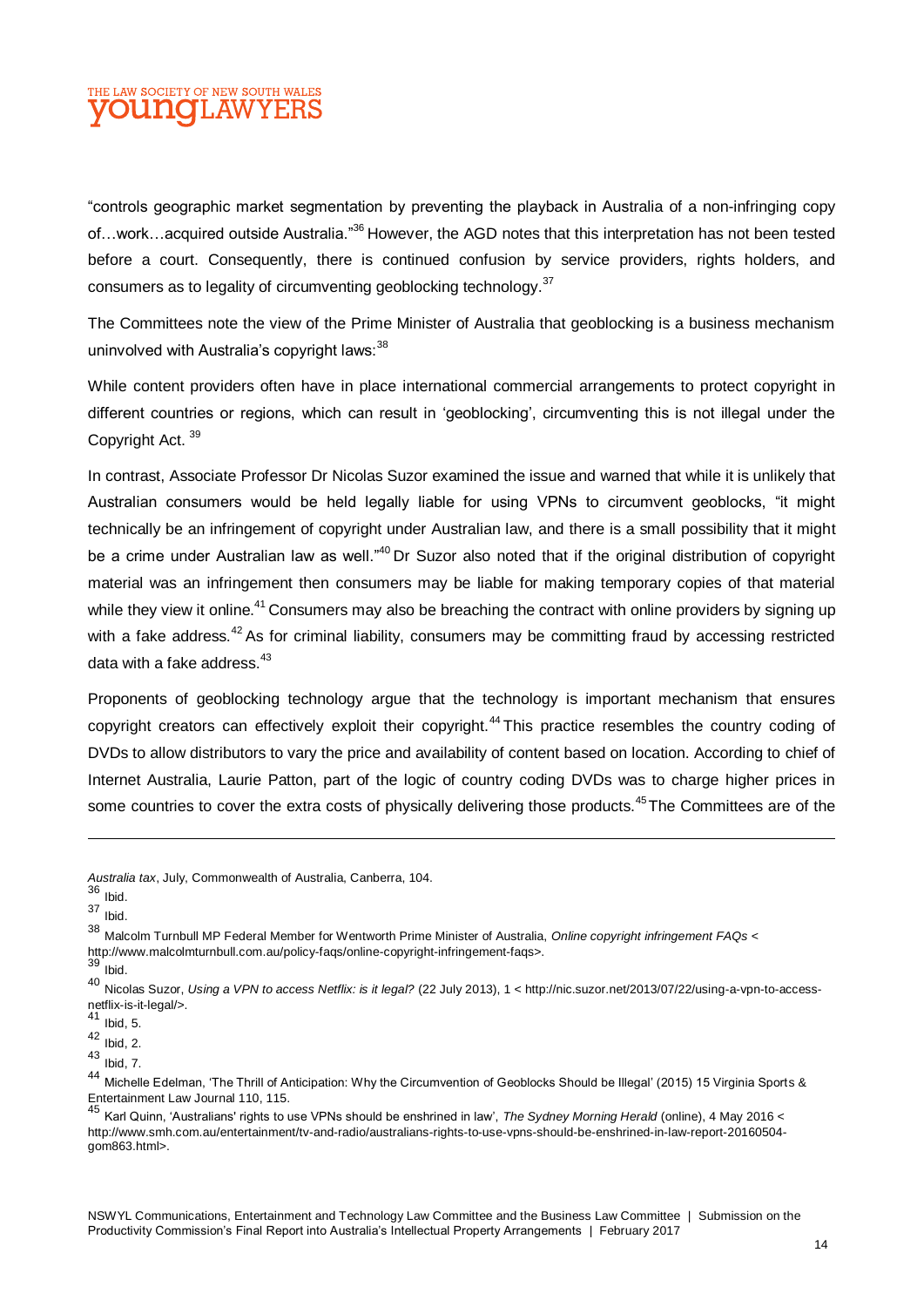## E LAW SOCIETY OF NEW SOUTH WALES **OUINOL AW**

view that this rationale cannot be maintained for digital distribution as it "costs no more to deliver a live stream or download to Melbourne than it does to Los Angeles". <sup>46</sup>

While the argument that creators are being oppressed by providing Australians access to online content at competitive prices at the same time as other markets has little merits, it is arguable that circumventing existing geoblocks negatively impacts copyright owners. For example, if a creator sells their rights to a distributor who only bought distribution rights in the US, but consumers outside the US pay to access that content by circumventing a geoblock, then the distributor profits from those extra consumers but the creator does not. Indeed, Ellen Seidler, an independent filmmaker and journalist, explains that Netflix is reaping benefits from these kinds of agreements while creators are being exploited:

Netflix pays for U.S. rights, but forgoes purchasing rights elsewhere knowing full well its subscribers worldwide can still watch. Netflix profits grow at the creators' expense."<sup>47</sup>

#### **Draft Report**

In the Draft Report, the Commission took the view that geoblocking is the online equivalent of parallel import restrictions<sup>48</sup> and is used to maximise profit through market segmentation and price discrimination.<sup>49</sup> The Committees note that the Draft Report recognised that there is confusion and contention about whether consumer actions of circumventing geoblocking risked breaching the Copyright Act.<sup>50</sup> Based on these concerns, the Commission recommended in its Draft Report that the Copyright Act should be amended to make it clear that circumvention of geoblocking is not an infringement of the Copyright Act, and that the Federal Government should avoid any international agreements that would prevent or ban consumers from circumventing geoblocking technology.<sup>51</sup>

#### **Final Report**

The Committees welcome the Commission's recommendations that the Federal Government should:

- amend the Copyright Act to make clear that it is not an infringement for consumers to circumvent geoblocking technology; and
- avoid any international agreements that would prevent or ban consumers from circumventing geoblocking technology.

<sup>46</sup> Ibid.

<sup>47</sup> Above n 40, 115.

<sup>48</sup> Above n 1, 127.

<sup>49</sup> Above n 1.

<sup>50</sup> Ibid, 128.

<sup>51</sup> Ibid.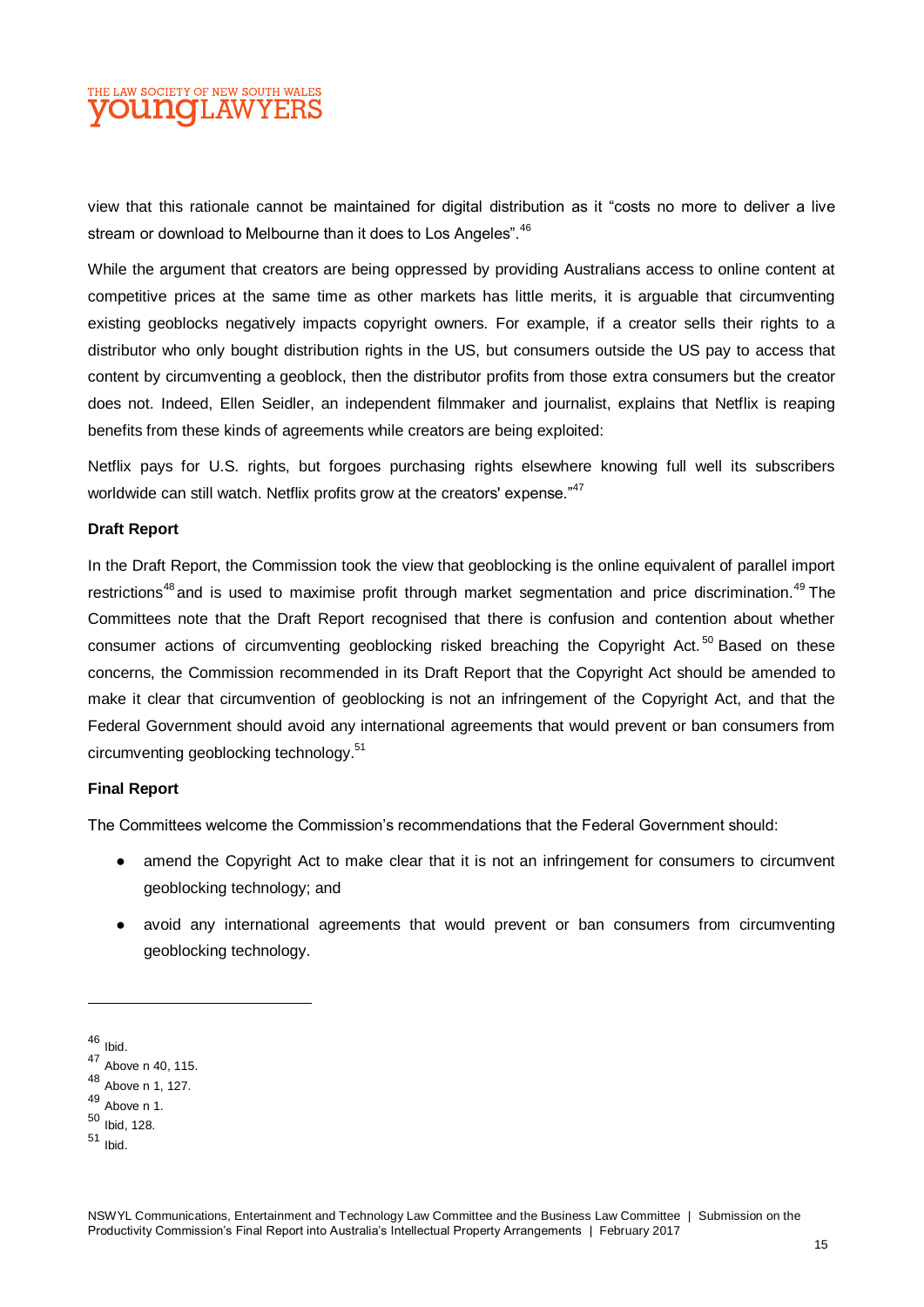### THE LAW SOCIETY OF NEW SOUTH WALES **OUINOILAW**

#### **Further Comments**

The Committees support the Commission's recommendations that Australia's copyright laws need to be clarified to ensure Australian consumers can legally circumvent geoblocking technology, and that the Federal Government should refrain from entering into international agreements that would prevent consumers from circumventing geoblocking technology.

Copyright laws aside, the Committees recognise that consumers may be infringing other laws by using VPNs or similar tools that circumvent geoblocking. The Committees are of the view that the consumers may not be aware of the complicated legal implications of circumventing geoblocking technology. Even if the Federal Government clarifies that circumvention is not illegal under the Copyright Act, consumers may still be legally liable if circumvention constitutes a breach of contract when signing up to foreign online services like Hulu. $52$ While unlikely, consumers may even face criminal liability for fraud for representing that they are based in a different country to their actual location.<sup>53</sup> As such the Committees recommend that the Federal Government educate VPN users on the potential, albeit unlikely, legal ramifications of circumvention.

## **The 'Safe Harbour' Regime**

The 'safe harbour scheme' refers to Division 2AA of the Copyright Act which affords some protection to 'carriage service providers' by limiting their liability for copyright infringement where they have taken reasonable steps to limit the infringement once they have become aware of its existence.<sup>54</sup> Carriage service providers are also not obliged to proactively monitor what happens on their platform.<sup>55</sup> These provisions give carriage service providers "some protection from the otherwise unavoidable risk of liability for inadvertently hosting or communicating infringing material on behalf of their users."<sup>56</sup>

The Copyright Act includes four broad categories of activities (such as transmitting copyright material, storing copyright material on a network, automatically caching copyright material and referring users to other websites), which are eligible for safe harbour protection from copyright infringement.<sup>57</sup> However, each of these categories applies to the activities of a 'carriage service provider', which is defined by reference to the Telecommunications Act 1997 (Cth) as "a person that supplies a listed carriage service to the public using a

<sup>52</sup> Above n 40.

<sup>53</sup> Ibid.

<sup>54</sup> *Copyright Act 1968* (Cth), s 116AH.

<sup>55</sup> *Copyright Act 1968* (Cth), sub-s (2).

<sup>56</sup> Above n 14, 181.

<sup>57</sup> *Copyright Act 1968* (Cth), ss 116AC -116AF.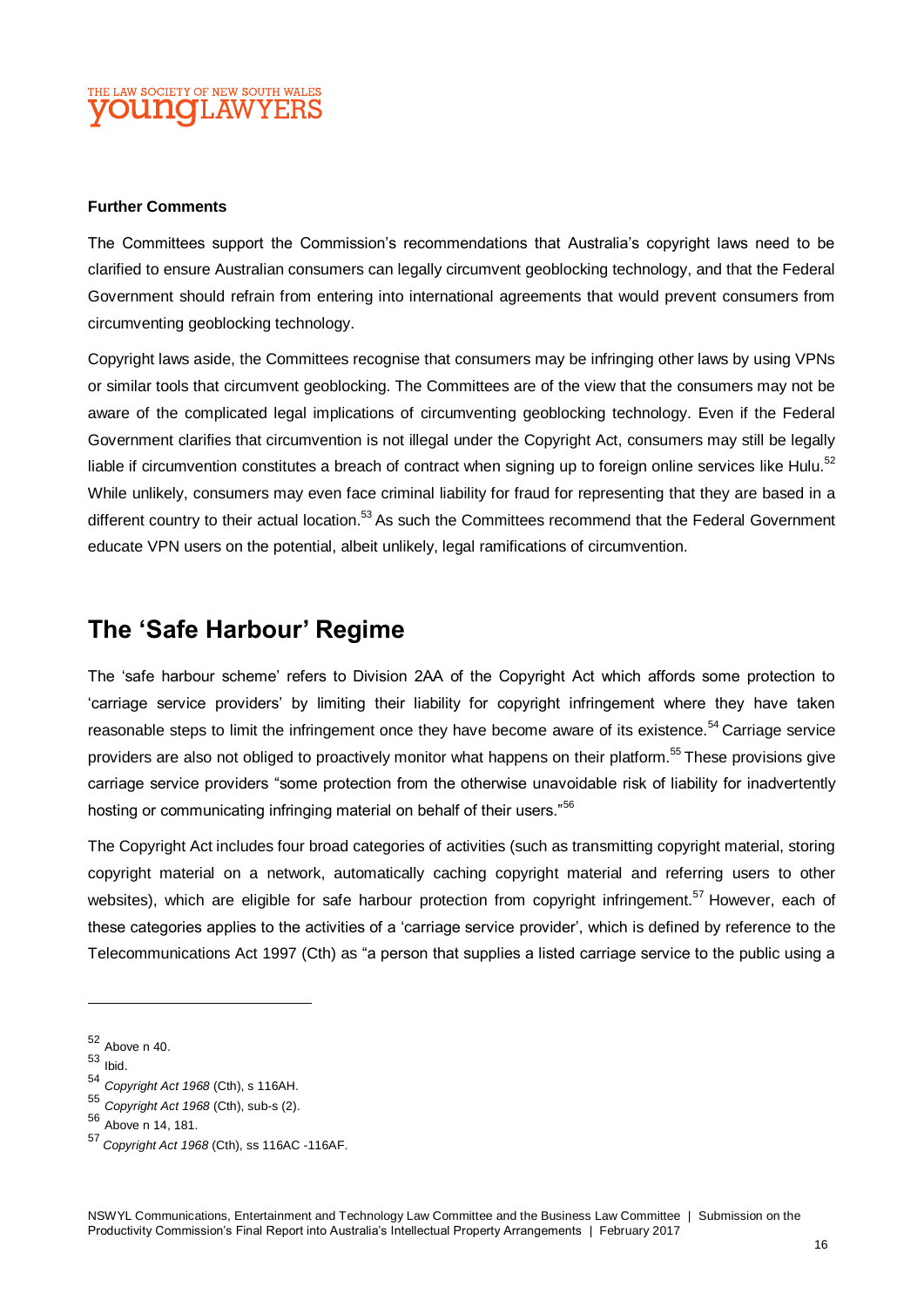## THE LAW SOCIETY OF NEW SOUTH WALES **OUINOILAW**

network unit owned by one or more carrier or in relation to which a nominated carrier declaration is in force."<sup>58</sup>

The definition of 'carriage service provider' is narrow and was introduced at a time when the Internet had fewer streaming services and individual self-publishing was limited.<sup>59</sup>Therefore the safe harbour protections as they stand only apply to traditional telecommunications infrastructure providers and Internet Service Providers (**ISPs**).

As a result, it is not clear what protections (if any) are available to other online service providers when issues of copyright infringements on their service arise. If an online service provider receives an infringement notice, they may operate under the assumption that the safe harbour protections apply and that they are required to take down the infringing material.<sup>60</sup>Alternatively, the lack of protections afforded to online service providers may discourage businesses from hosting third party content due to potential liability of copyright infringement. Either result would be contrary to the public benefit objectives of the Copyright Act.

The Committees submit that the Copyright Act must be amended to reflect the changing landscape of the Internet, including the prevalence of cloud based storage providers and social media websites which host predominantly third party content (i.e. Facebook and YouTube). These activities would likely fall within the categories of 'activities' to which safe harbour protection would otherwise be afforded. Due to the fact that online service providers offer a wide range of services and host a diverse range of content, the expansion of the existing safe harbour to online service providers is "an important reform in the interests of the Australian digital economy.<sup>"61</sup> As outlined by the ALRC, third party 'fair use' of copyright material may be "highly productive and transformative<sup>"62</sup> and this is the digital environment that should be encouraged through legal reform.

Increased legal certainty incentivises innovation amongst Australian rights holders and intermediaries in a robust and enforced space. In comparison to our narrow application of the safe harbour scheme, the United States has benefited from their 'fair use' provision which has allowed innovative use of copyright works. The most successful of these have been Web 2.0 sites such as Facebook and YouTube. In addition, the 'fair use' exception has enabled businesses to explore new business models without being "suffocated by prescriptive and restrictive copyright laws."<sup>63</sup>For such sites to exist in Australia, the safe harbour protections would need

<sup>58</sup> *Telecommunications Act 1997* (Cth), s87.

<sup>59</sup> Daniella Phair, And the copyright changes keep coming – safe harbour, fair dealing and more (29<sup>th</sup> January 2016) IP Whiteboard < http://ipwhiteboard.com.au/and-the-copyright-changes-keep-coming-safe-harbour-fair-dealing-and-more/>.

<sup>60</sup> Australian Digital Alliance, *Productivity Commission's Draft Report on Australia's Intellectual Property Arrangements*, June 2016, 14. <sup>61</sup> Above n 14.

<sup>62</sup> Above n 14, 182.

<sup>63</sup> Above n 59,1.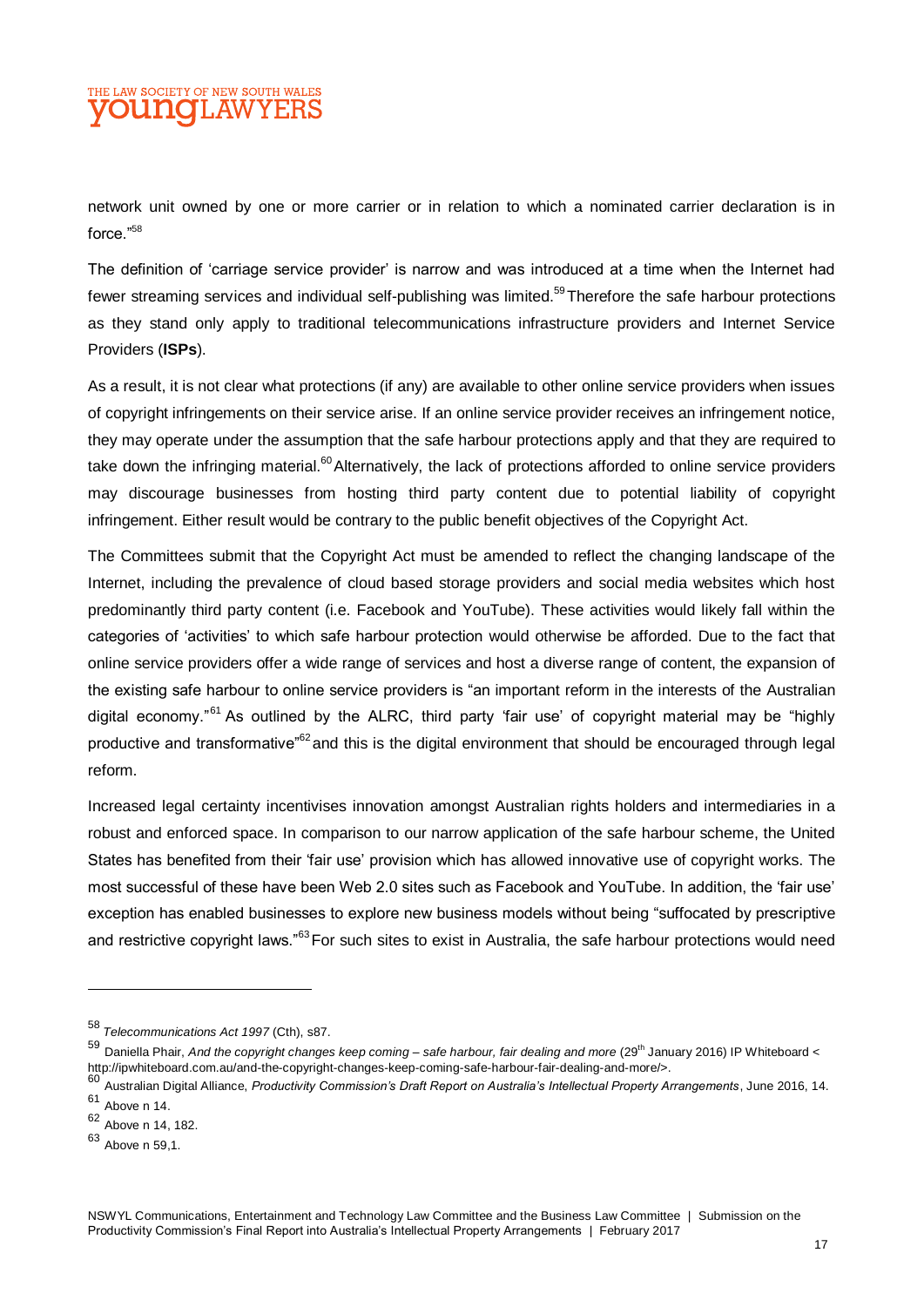## THE LAW SOCIETY OF NEW SOUTH WALES DUNOLAW

to be extended to apply to all online service providers.<sup>64</sup> As Australia is a "net cultural exporter through YouTube,<sup>"65</sup> the potential for innovation in online sharing platforms in this country is a convincing argument for expanding the safe harbour exception.

The Committees note that the Australia United States Free Trade Agreement (**AUSFTA**) requires Australia to provide safe harbour protection to all categories of 'activity'. The safe-harbour provisions set out in the US' Digital Millennium Copyright Act<sup>66</sup> provide sizable protections to ISPs from the consequences of their users' actions. This is balanced with the US Patent and Trademark Briefing on ISP Liability,<sup>67</sup> which states that ISPs must have adopted and implemented policies such as enabling the termination of account holders' subscriptions who are repeat offenders. Adopting similar changes would align Australian law with overseas jurisdictions such as the US and EU, also make Australian businesses more competitive in the overseas markets.

#### *Further Comments*

The Committees are of the view that, the Federal Government should expand the safe harbour scheme to apply to all online service providers, to:

- ensure that Australia's safe harbour scheme is updated to reflect advancements in technology and to reflect that the changing landscape of the Internet;
- bring Australia's safe harbour scheme in line with other schemes internationally; and
- ensure that Australia complies with its international trade obligations, such as its obligations under the AUSETA  $68$

The Committees recommend that the definition of 'carriage service providers' in the Copyright Act be amended to expressly include any entity that carries out an activity which falls within a Category A, B, C or D of activity as defined in the Copyright Act.

## **Competition Law & Intellectual Property**

Intellectual property policy seeks to promote innovation through grant of exclusivity or monopoly (such monopoly does not readily take on the same meaning given under competition policy). Whilst the

<sup>64</sup> Above n 59,1.

<sup>65</sup> Fred von Lohmann, *Copyright law change could lead to Aussie blockbuster digital company* (26 February 2016) AFR Weekend <http://www.afr.com/technology/copyright-law-change-could-lead-to-aussie-blockbuster-digital-company-20160226-gn4fht>. <sup>66</sup> *Digital Millennium Copyright Act 1998* (US).

<sup>67</sup> *ISP Liability for Copyright Infringement* (Harvard 2 November 1999) <https://cyber.harvard.edu/property99/liability/main.html>.

<sup>68</sup> *Australia-United States Free Trade Agreement*, signed 18 May 2004, (entered into force 1 January 1995).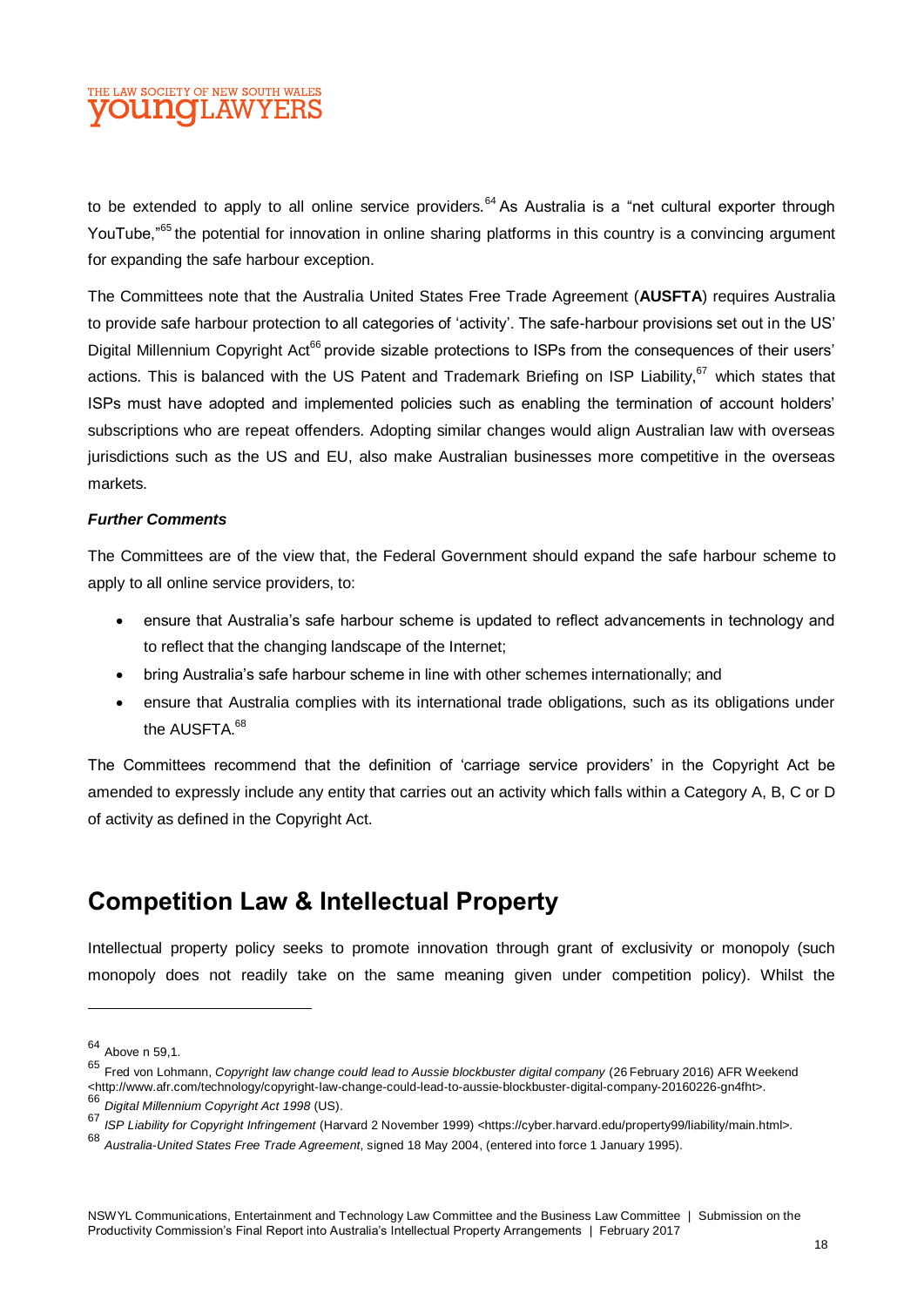## THE LAW SOCIETY OF NEW SOUTH WALES **OUNGLAWYEI**

Committees agree with the Commission that "intellectual property rights give their holders the ability to prevent others from using that intellectual property," we emphasise that this is a fundamental right aimed at incentivising innovation and intellectual property investment.

Competition policy aims to protect general economic welfare through regulation of trade practices. The Committees note that the interaction between intellectual property rights and competition law is dynamic and urge that considerations to anticompetitive conduct in relation to intellectual property should be broad.

#### **Further Comments**

The Committees recommend against the limitation of the scope of intellectual property rights whether through competition policy, by way of the guidance issued by the ACCC or otherwise. The Committees recommend that it must be clear that any overlap between competition law and intellectual property rights is concerned with the commercialisation of intellectual property, not the invention or rights given to the intellectual property itself. Competition policy should not operate to erode any grant of intellectual property rights.

Innovation requires a fine balance of encouraging intellectual property investment whilst also protecting competition and, where relevant, consumer welfare. It is an interactive process that would benefit from assessment regarding anticompetitive conduct on a case-by-case basis and can be impeded by prescriptive competition policy.

Overall the Committees agree with the Commission's recommendation in the Final Report that s 51(3) of the CCA be repealed on the proviso that the 'per se' prohibitions under the CCA also be amended in accordance with the recommendations of the Harper Report. In particular, the Committees recommend that a test of whether conduct has the effect or likely effect of substantially lessening competition within the market be applied to claims that a contract contains exclusionary provisions. The application of such a test will permit the Courts to balance the rights of the intellectual property owners to exploit intellectual property through commercial arrangements against the effects that restrictive practices may have on competition in the market on a case by case basis. The application of such a test will prevent the per se prohibitions from eroding the rights of intellectual property owners.

Section 51(3) of the CCA creates an exemption to the prohibition on restrictive trade practices under the CCA. However, its application is limited to:

- the intellectual property (IP) rights specified (i.e. patents, designs, copyrights, circuit layouts and trade marks) and does not contemplate other IP rights such as plant varieties and non-statutory rights including trade secrets;
- the condition in the license or assignment that would otherwise breach the CCA 'relates to' the IP rights prescribed in the section; and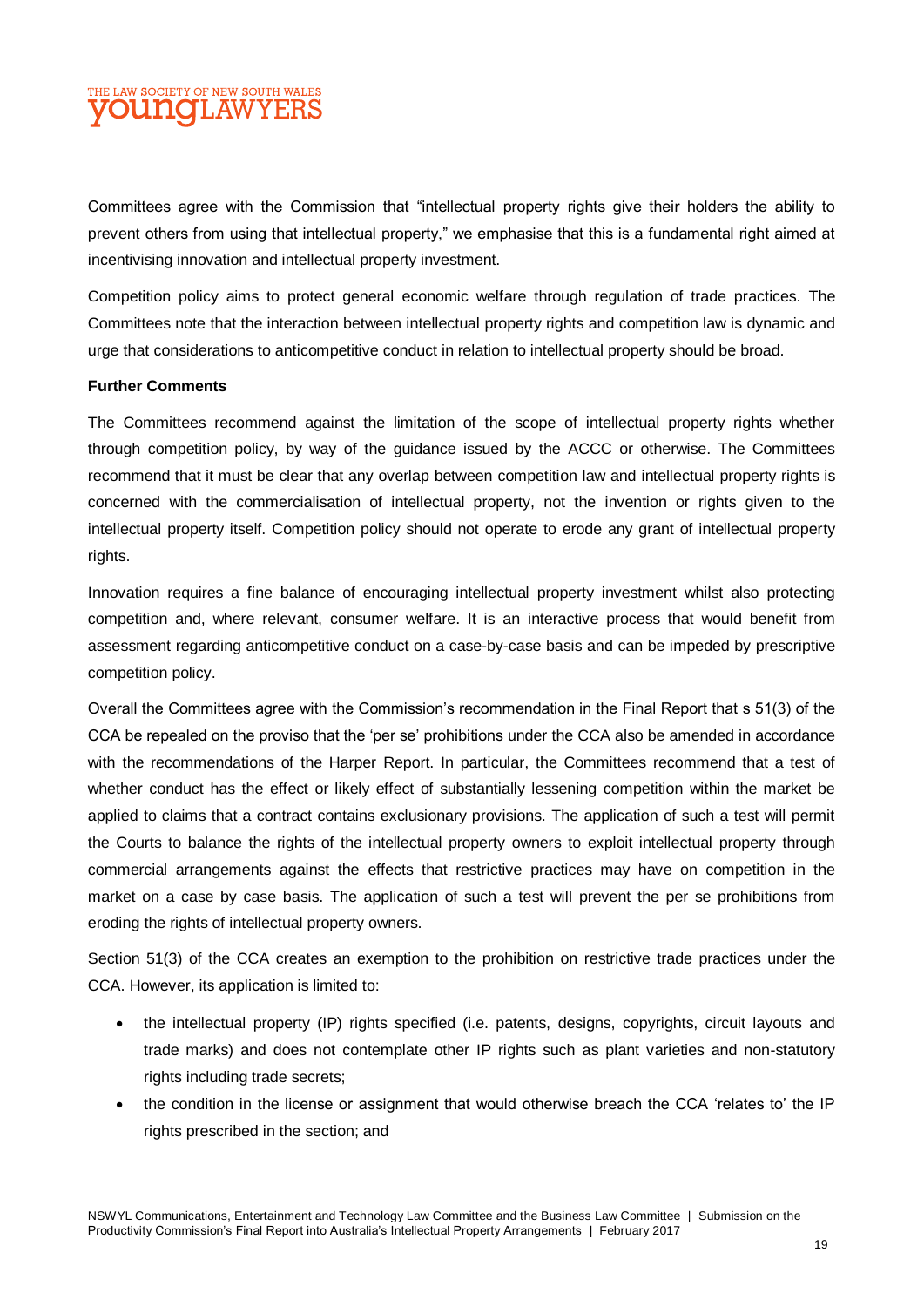### THE LAW SOCIETY OF NEW SOUTH WALES **OUNOLAW**

contractual arrangements that restrict dealings or affect competition<sup>69</sup> and exclusive dealings<sup>70</sup>. The exemptions do not apply for misuse of market power<sup>71</sup> or resale price maintenance<sup>72</sup>.

The extent of the application of s 51(3) of the CCA is unknown. Since the inception of the provision, few judicial decisions have considered the application of s 51(3) of the CCA. In the recent case of *ACCC v Pfizer*  Australia Pty Ltd,<sup>73</sup> the ACCC brought proceedings against Pfizer, alleging Pfizer misused its market power and engaged in exclusive dealing when it negotiated contracts for its new generic brand drug, before its patent had expired on the original drug and before competitors were permitted to compete with the patented drug. Pfizer raised s 51(3) as a defence to this claim. Ultimately, Pfizer was found not to have breached the exclusive dealing provisions and the availability of the defence it raised was not required to be decided.

Given its limited judicial application, the Committees are of the view that the benefit of s 51(3) is that it provides businesses with some certainty and comfort that their licences or assignments of intellectual property are not restrictive trade practices under the CCA as acknowledged in the Final Report.<sup>74</sup> Including such an exemption may reduce the need to obtain legal advice about whether an arrangement involving its intellectual property is anti-competitive.

The Committees are also of the view that a condition contained in a licence agreement that 'relates to' particular intellectual property (such as a patent or design) may still be anti-competitive within the meaning of Part IV of the CCA and that s 51(3) of the CCA may provide an exception to such conduct. For example, a company may grant a licence for a party to use its patent on the condition that the party purchase particular stock from a third supplier of the company's choosing. This conduct would constitute 'third line forcing' and would be a prohibited exclusive dealing under the CCA. However, it could be argued that such conduct 'relates to' the licence of the patent and falls within the exception under s 51(3) of the CCA. The Courts have found that conditions imposed to gain an advantage that is collateral to the patent would not be protected by s 51(3) of the CCA.<sup>75</sup> The scope of what is considered 'collateral' would need to be determined on a case-bycase basis.

Given the uncertainty surrounding s 51(3) of the CCA, the Committees recommend that this section be repealed. In addition, we recommend that the CCA be amended in accordance with the recommendations in the Harper Report so that any claim that a contract contains exclusionary provisions be subject to a

<sup>69</sup> *Competition and Consumer Act 2010* (Cth) s 45.

<sup>70</sup> *Ibid,* s 47.

<sup>71</sup> *Ibid,* ss 46 and 46A.

<sup>72</sup> *Ibid,* s 48.

 $^{73}$  [2015] FCA 113.

 $74 \n{\text{Above n 1, 451.}}$ 

<sup>75</sup> *Transfield Pty Ltd v Arlo International Ltd* [1980] HCA 15 at 103 per Mason J.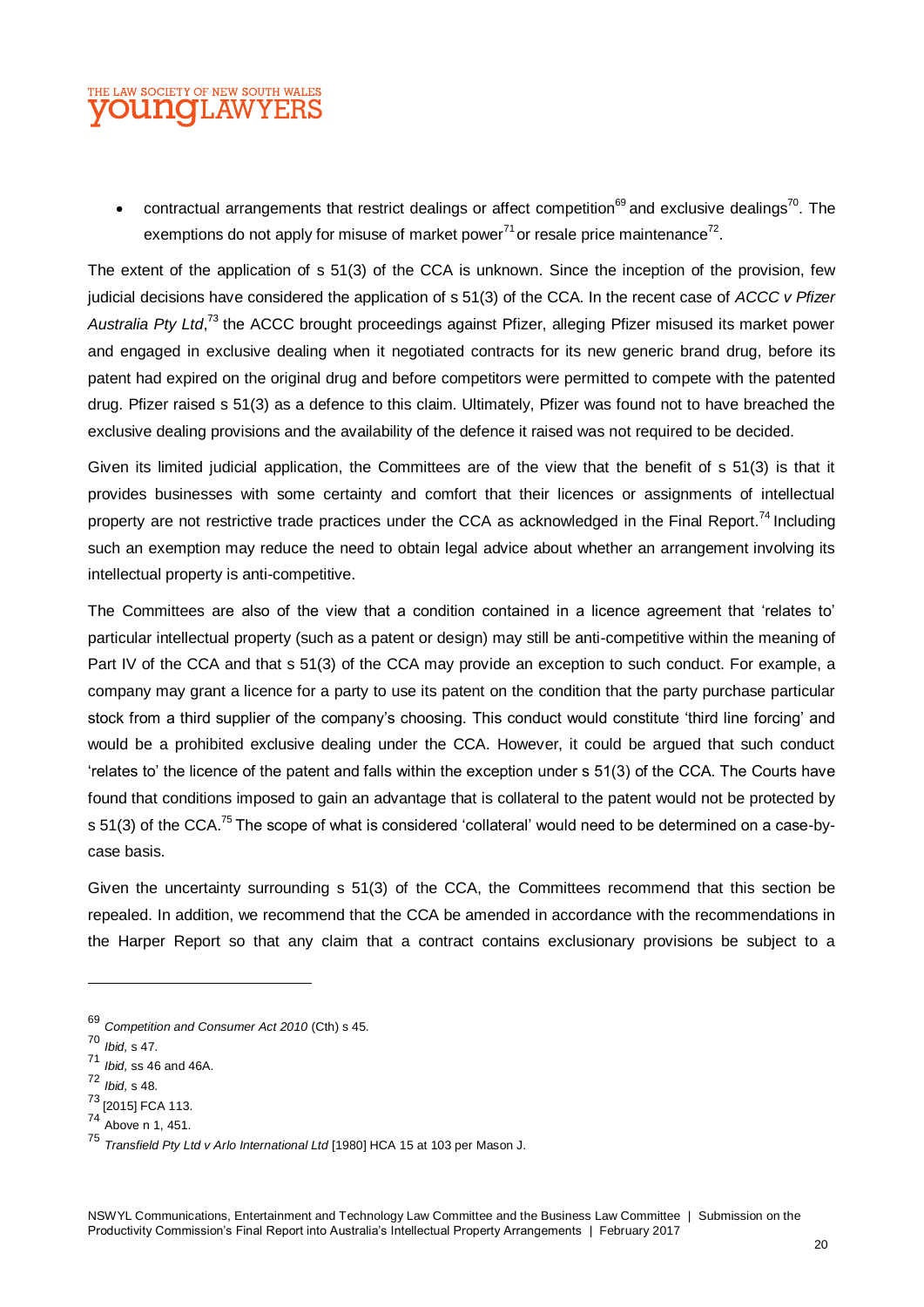## THE LAW SOCIETY OF NEW SOUTH WALES **OUNCLAWYEI**

competition test. This will assist with balancing the rights of the owner of intellectual property (such as a trademark owner attempting to exclusively licence his trade mark) against the interests of consumers.

If s 51(3) of the CCA is repealed in accordance with the recommendation set out in the Final Report, the Committees recommend that the Federal Government to take a nuanced approach to ensure that competition policy is not applied in a blanket fashion, and that regard is given to the varied nature of intellectual property rights. Consideration should also be given to the various types of conduct related to IP which may have anticompetitive effect, such as dealings beyond licensing arrangements and excessive royalties from intellectual property licenses. The Committees note that the Final Report is unclear as to what the Commission would consider be 'excessive' and that competition issues may arise even when exclusivity, whether territorial or otherwise, is not at issue.<sup>76</sup>

The Committees are supportive of the ACCC issuing guidance on the application of competition law to intellectual property. Such guidance would aid the community, in particular the growing portion of Small and Medium Enterprises (SME) that contribute to innovation through strategic use of IP.<sup>77</sup> If s 51(3) is repealed. the guidance should also address the consequence of the repeal and impact on existing licensing or assignment arrangements. The Committees recommend that the ACCC consult the community in developing the guidance.

## **Software Patents**

#### **Draft Report**

The Committees note that following a number of submissions in relation to the Draft Report, the Commission appears to have accepted that software patents are suitable for some types of innovation and has consequently withdrawn its anti-software patents position.

#### **Final Report**

The Committees note that the Commission seeks to ensure that creators and inventors are justly awarded for their efforts, but is of the view that the patent system grants an exclusive monopoly to software creators and inventors too easily as evident on page 13 of the Final Report. In the Commission's view, this adversely impacts innovation and competition and results in many low-quality patents. The Commission recommends that applications for software patents should be scrutinised more closely.

<sup>76</sup> Such as refusal to licence (i.e. passive sale restrictions). See Margaret Vestager, 'Intellectual Property and Competition' (Speech delivered at 19<sup>th</sup> IBA Competition Conference, Florence 11 September 2015).<br>
<sup>77</sup> CMF

SMEs are less likely to have the resources to address compliance costs.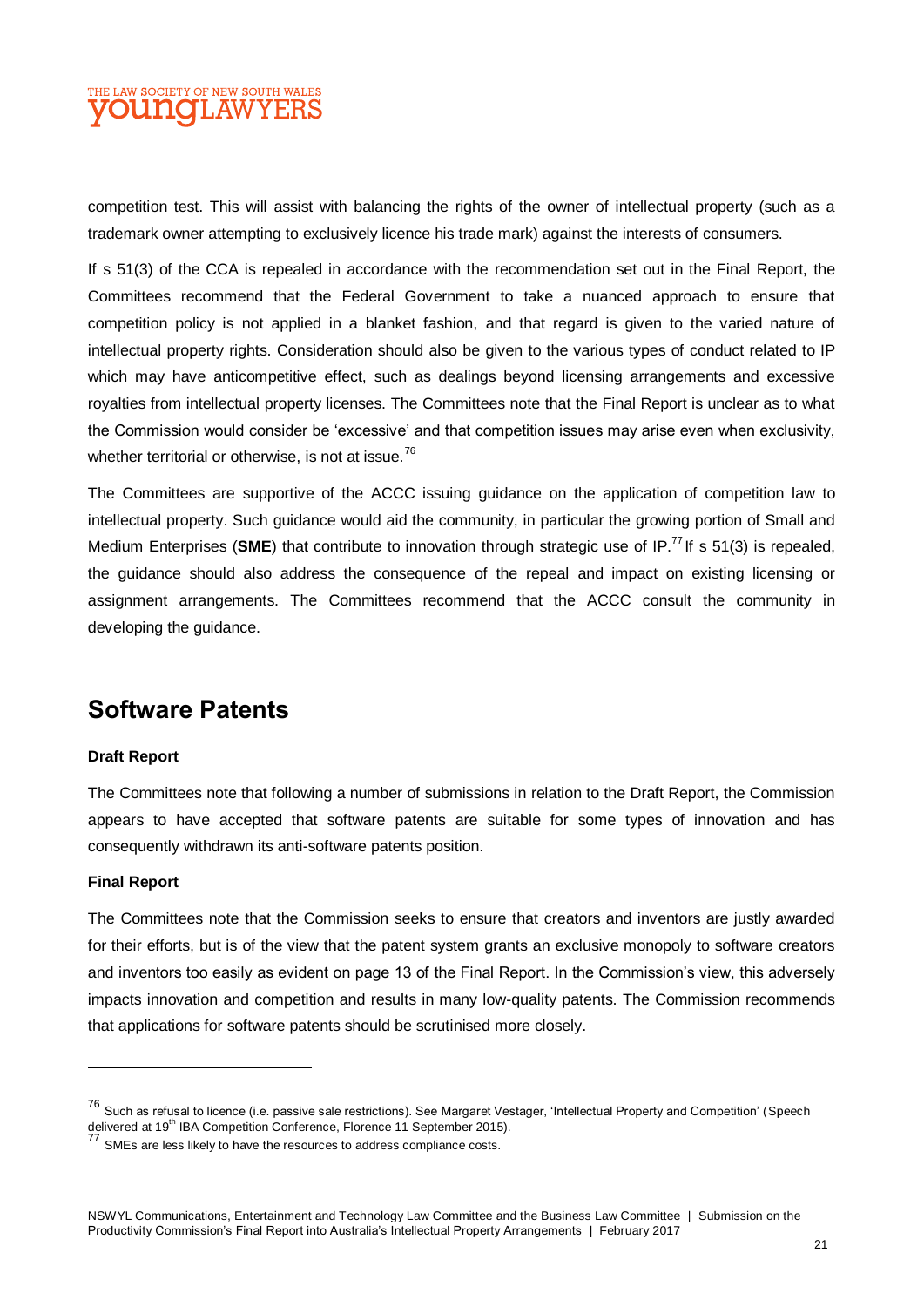## THE LAW SOCIETY OF NEW SOUTH WALES **OUNCLAWYEI**

The Committees submit that software is similar to all new technology and should not be singled out as patents are not always ideal for all new technologies. The Committees submit that the Commission's observation of the proliferation of "low quality" software patents is an issue best directed at the 'inventive step' test, not the 'manner of manufacture' test.

#### *Software is Similar to Other New Technologies*

The Committees do not agree that the monopolies granted by patents are overly long given the rate of change in software and are unnecessary to provide incentives to innovators can be applied to most new technology. In the Committees' view, there is nothing that differentiates software from any other widespread new technology. Many emerging technologies enter the market with a flurry of activity before levelling off after a period with more steady growth and innovation. For example, technologies such as aviation and pharmaceuticals historically experienced similar rates of change during the first 20-30 years of their in the 20th century before plateauing. That is, early on, innovation cycles can be as short as months, and new versions of the technologies can entirely replace the existing ones. As innovation cycles become longer, each innovation becomes more incremental and innovation starts to plateau. Therefore the fact that software has changed quickly over the past 20 to 30 years is no guarantee that it will continue to do so. The Committees submit that it is important to take into consideration that the historic use of software patents is not a reliable predictor of future use, and recommend that the laws relating to software patents should take this into account.

#### *Patents are not always ideal for any new technologies so software should not be singled out*

The Committees acknowledge that patents are not always ideal for cutting edge technologies. In part this is because when technology is unfamiliar to consumers, truly innovative technologies are often difficult to differentiate from merely new iterations of existing technologies. Consequently, there may be financial incentives to produce a new technology without contributing an inventive aspect or element. Similarly, those that are contributing an inventive aspect or element may believe that better solutions can be devised over a shorter timeframe than provided by patents. However, once the plateauing of innovation commences, patents are beneficial to incentivise continuous investment in the research and development of that technology. The Committees are of the view that as innovation in software plateaus, they become more suitable for patents, and submit that there will be great value in software patents if used to protect high quality inventions and where the patent system incentivises significant ongoing investment into research and development.

#### *Proliferation of 'low quality' software patents is an issue best directed at the 'inventive step' test, not the 'manner of manufacture' test*

The Committees observe that perhaps as a result of the proliferation of 'low-quality' software patents from the early 1990s to the mid-2000s, software patents have been increasingly rejected on the basis that they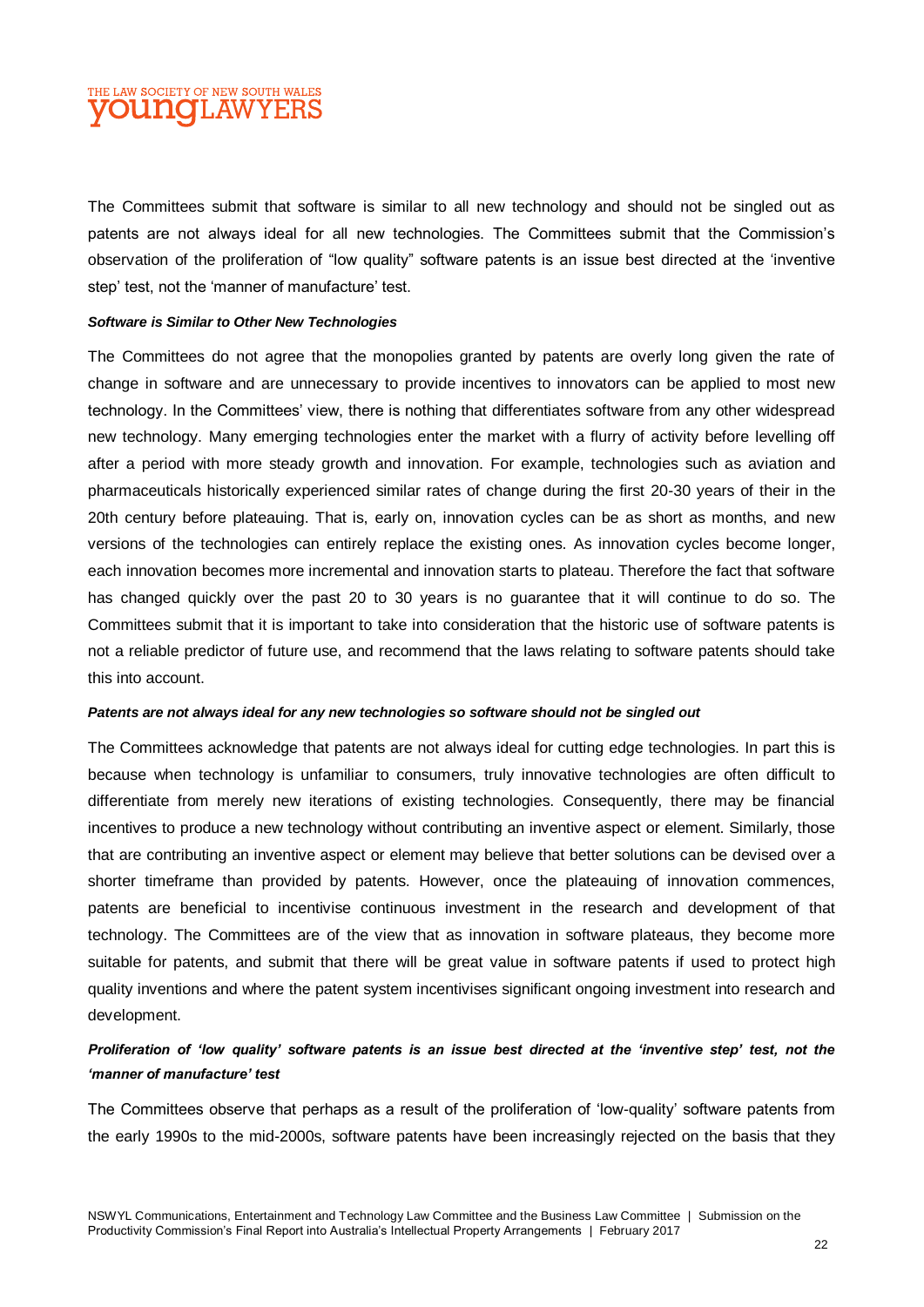### THE LAW SOCIETY OF NEW SOUTH WALES **OUNCILAWYEI**

are not a 'manner of manufacture'. The Committees are of the view that this is an ineffective test for determining whether the subject matter of a patent is patentable, as it results in a proxy for an inventive step test.

The Committees are of the view that it is problematic that software inventions are subject to a 'manner of manufacture' test more readily than other types of technology. The rejection of a software patent on the basis of 'manner of manufacture' appears to be an attractive approach to Examiners at IP Australia and the courts. This may be as a consequence of the relative complexity involved in analysing the software invention in light of the prior art, the involvement of experts or a concern that a broad 'low-quality' software patent that appears inventive may be anti-competitive.

It is the Committees' view that the 'manner of manufacture' test is not appropriate for software patents. This position is supported by the High Court, which determined in National Research Development Corporation v Commissioner of Patents<sup>78</sup> that there should be limited restrictions as to what qualifies as 'manner of manufacture.' The Committees submit that the concerns regarding 'low-quality' patents<sup>79</sup> are more likely a reflection of a failure in the 'inventive step' test and not the 'manner of manufacture'. That is, 'low-quality' software patents should fail at the 'inventive step', not the 'manner of manufacture'. The Committees are of the view that a truly inventive software patent that incorrectly fails the 'manner of manufacture' test is equally as problematic as a 'low quality' software patent being granted.

The Committees note that the Commission has recommended increasing the inventive step threshold. The Committees are of the view that it is difficult to argue that the standard of a 'scintilla of invention'<sup>80</sup> is too low, when patent examiners, hearing officers and courts inconsistently apply the inventive step threshold. The Committees submit that it would more beneficial to address these inconsistencies. Without addressing these inconsistencies there is a lack of reliable evidence as to whether the standard is too low. Given that the prior art base for software is now much more significant that it once was, it is arguable that the inventive step test can be applied relatively easily, rather than having to resort to an undesirable 'manner of manufacture' rejection. The size of the prior art base also naturally results in the narrowing of the overly broad claims and may assist to negate concerns of any anti-competitive issues.

The Committees support the recommendation that IP Australia collect and publish information on patent applications that are accepted or rejected on the 'manner of manufacture' test. This would include information on how the decisions in Research Affiliates LLC v Commissioner of Patents $81$  and Commissioner

<sup>78</sup> (1959) 102 CLR 252.

 $79 \n\begin{array}{c}\n\text{1000}, \\
\text{Above n 6.}\n\end{array}$ 

<sup>80</sup> *Lockwood Security Products Pty Ltd v Doric Products Pty Ltd (No 2)* [2007] HCA 21 [at 52]; *Meyers Taylor Pty Ltd v Vicarr Industries Ltd* [1977] HCA 19 [at 54].<br>81 res

<sup>81</sup> [20114] FCAFC 150 (**Research Affiliates**)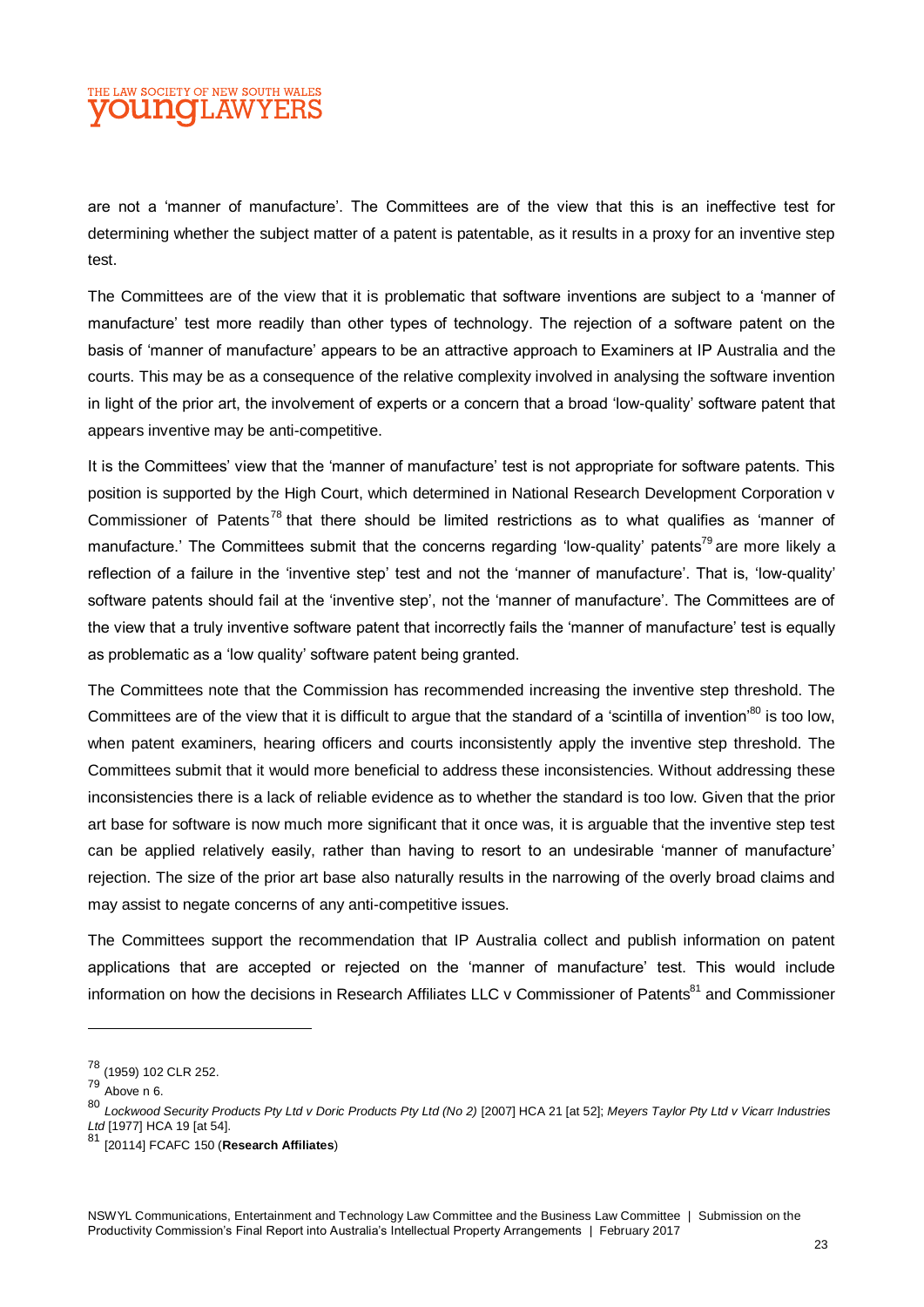

of Patents v RPL Central Pty Ltd<sup>82</sup> have affected IP Australia's consideration of and the patentability of software inventions. The Committees are of the view that this information be useful and beneficial considering the inconsistent applications of the law in this area to date. In particular it would enable a fairer assessment of whether action is required in relation to the 'manner of manufacture' test or the 'inventive step' test in relation to software patents.

#### **Further Comments**

The Committees note that the Commission has not recommended that software patents be abolished, but that they be scrutinised more carefully going forward.<sup>83</sup> The Committees recommend against the use of historical data in approving a software patent. This recommendation is based on the uncertainty of the predictive element or utility of such data and the inconsistent application of the legal tests. The Committees are of the view that the collecting and publishing information accepted or rejected on the 'manner of manufacture' test would enable practitioners to have more certainty, and provide lawmakers with sufficient information to take appropriate steps to address deficiencies in the law.

## **Defensive Trademarks**

In its Final Report, the Commission reversed its position on defensive trade marks. In its Draft Report, the Commission recommended repealing Part 17 of the Trade Marks Act in order to abolish defensive trade marks.<sup>84</sup> The Committees note that the Commission did not include this Recommendation in its Final Report, stating that "while defensive marks are little used, the Commission considers the costs and benefits of dispensing with them are likely to be small."<sup>85</sup> Final Recommendation 12.1 instead proposes a different approach to reduce cluttering on the trade marks register.

The Committees supports the Commission's position in the Final Report and submits that there are cogent reasons why Government should not take any steps to abolish defensive trade marks.

#### **The Role of Defensive Trade Marks**

Defensive trade mark registrations protect marks that are well-known or famous. These are trade marks that have been extensively used for certain goods or services and have become synonymous with those goods or services and the trade mark owner. Consequently, if the marks are used on different goods or services,

<sup>82</sup> [2015] FCAFC 177 (**RPL Central**).

 $83$  Above n 1, Recommendation 12.1.

<sup>84</sup> Above n 2, 343.

<sup>85</sup> Above n 1, 387.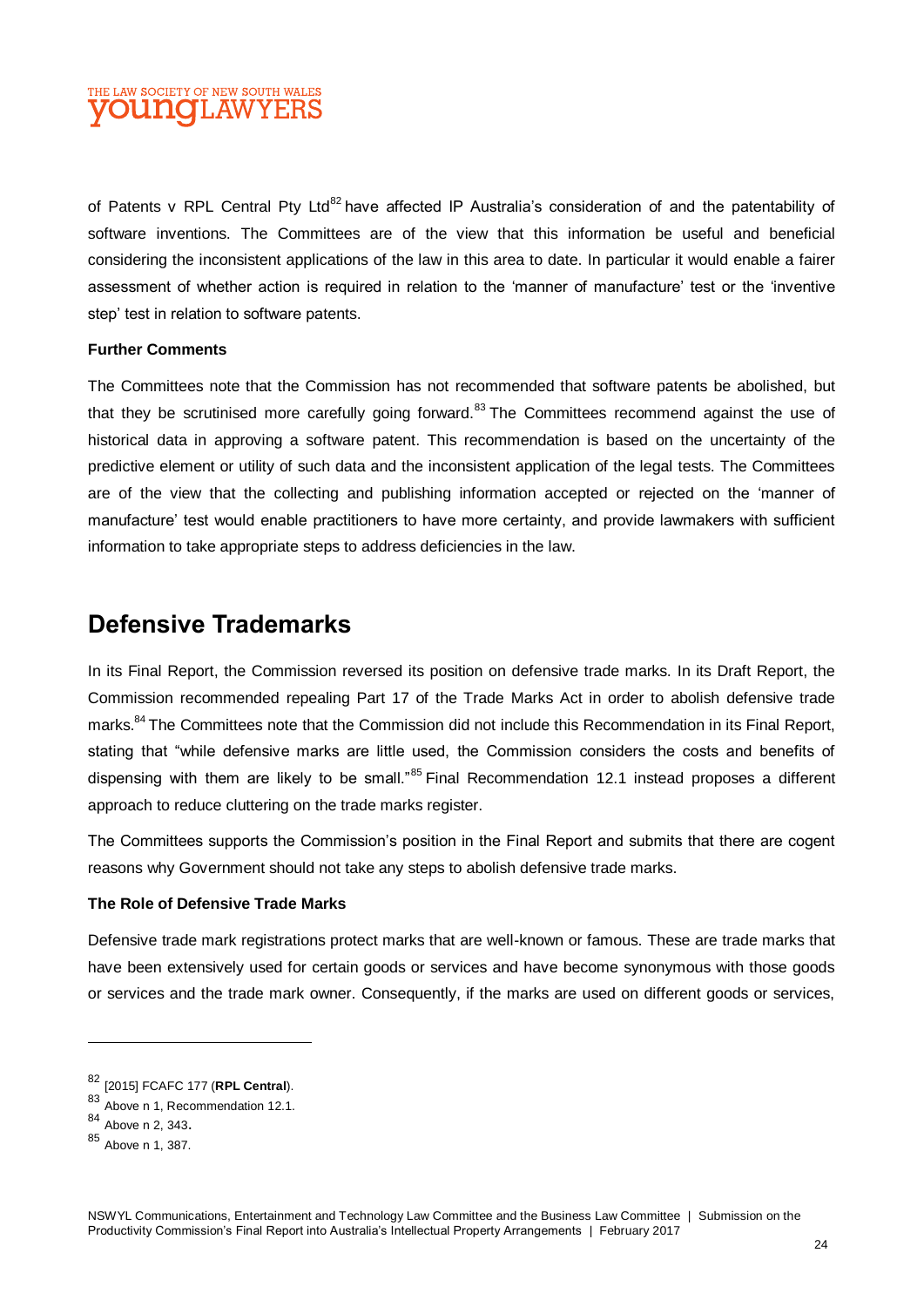## E LAW SOCIETY OF NEW SOUTH WALES **DUNOLAWYEI**

there is a high probability that consumers would be confused or would associate unconnected goods or services with the well-known mark or its owner.

Part 17 of the Trade Marks Act sets out the requirements of a defensive trade mark. At the time of applying for a defensive trade mark, the applicant must be able to demonstrate the trade mark has been extensively used such that any use of the mark would signpost a connection with the trade mark owner.<sup>86</sup> This is a high threshold regardless that the applicant is not required to demonstrate any intention to use the defensive mark for the goods and services specified.

Defensive trade marks are difficult to obtain as a result of the high-threshold requirements in s 185(1) of the Trade Marks Act. The evidence required to meet this high threshold also acts as a deterrent to trade mark owners seeking protection of a well-known mark. As the grant of defensive trade marks is tightly regulated, there is a relatively small risk that these types of registrations will be misused.

#### **Draft Report**

The Commission stated in the Draft Report that "abolishing defensive trade marks and raising fees for applications that seek overly broad trade mark rights would also contribute to a better balance."<sup>87</sup> While the Commission noted that "in practice, defensive marks are not used extensively", it also stated that "it is not clear whether defensive marks are necessary to prevent consumer confusion. Given that their presence can prevent the registration of trade marks that could be considered to be similar, they do represent a form of cluttering."<sup>88</sup>The Commission concluded that abolishing defensive marks would reduce confusion among users of trade marks.

There were a number of submissions to the Draft Report against this recommendation. Some of the critical points raised were that:

- the Draft Report offered no evidence to support the assertions that "defensive trade marks offer a more deliberate method to hinder competition and prevent entry of new firms to a market" nor that they "represent a form of cluttering;"<sup>89</sup> and
- the costs of repealing Part 17 of the Trade Marks Act and determining the effect on current defensive trade mark registrations might not justify the result. $90$

#### **Final Report**

<sup>86</sup> Trade Marks Act, section 185(1).

<sup>87</sup> Above n 1, 323.

<sup>88</sup> Ibid, 338-339.

<sup>89</sup> Above n 2, AIPPI Australia submission to the Productivity Commission's Draft Report, pp 15-16.

 $90$  Above n 8, Gilbert +Tobin submission in response to the Productivity Commission's draft report (10 June 2016), pp 7-8.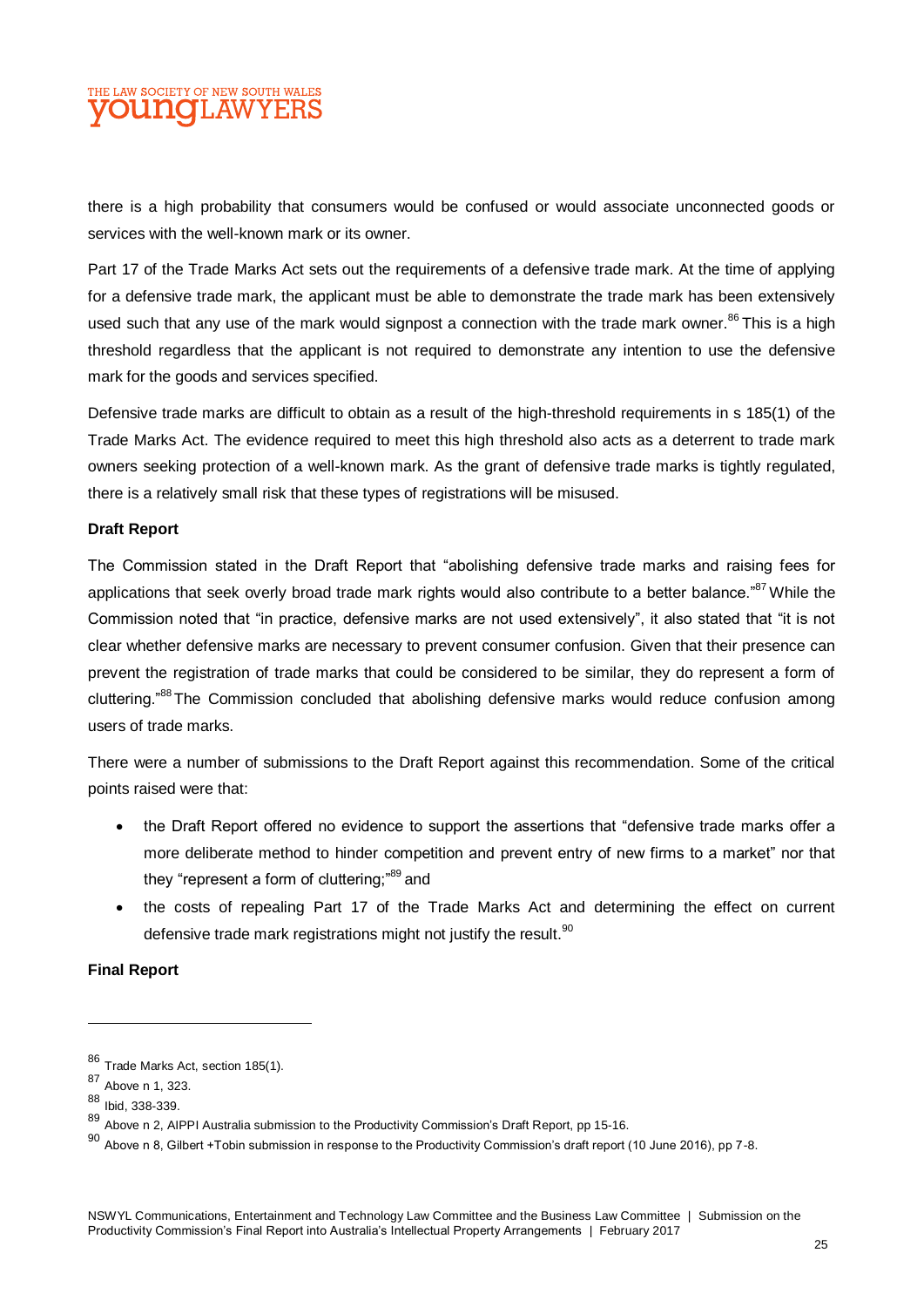## THE LAW SOCIETY OF NEW SOUTH WALES **OUINOI.AW**

The Committees note that the Commission did not provide extensive comments on this issue in its Final Report. The Commission stated "all else being equal, it seems reasonable at first glance to abolish such marks, especially if they are not well used."<sup>91</sup> The Commission acknowledged that many submissions to the Draft Report had objected to the abolition of defensive marks for many reasons including that they:

- do not contribute to cluttering of the register,
- $\bullet$  mitigated consumer confusion.
- imposed less administrative burden on companies with well-known marks; and
- comply with Australia's obligations under the Paris Convention and the Agreement on Trade Related Aspects of Intellectual Property Rights (TRIPS).<sup>92</sup>

The Commission also considered the counter-arguments that defensive marks afford an extra layer of protection to companies that need them the least and they are not necessary for Australia to comply with its International obligations.

The Commission seems to have made an appropriate assessment of the costs and benefits in dispensing with defensive trade marks in reaching its final conclusion and recommendation. The Committees are of the view that the Commission's decision not to include its earlier recommendation in its Final Report is correct.

#### **Further Comments**

The Committees submit that there are important reasons why defensive marks should not be abolished.

While the Commission's Draft Report noted that defensive marks are not critical for Australia's compliance with International Treaty obligations, <sup>93</sup> the Commission did not provide any alternative means of compliance with these obligations if Part 17 of the Trade Marks Act were to be repealed. Unlike countries such as the United States which have trade mark anti-dilution laws, Australia does not have any other mechanism of preventing well-known or famous marks from becoming diluted, other than by way of defensive marks.

Defensive trade marks offer a cost-effective way of protecting well-known marks and benefits the owners of defensive trade marks and the system more broadly. Without defensive marks, trade mark owners can only attempt to protect their well-known marks by undertaking enforcement activities, such as commencing court proceedings for trade mark infringement, passing-off or breaches of the Australian consumer law. This shifts the burden to the courts rather than dealing with these issues at the Trade Mark Office level. Litigation is

<sup>91</sup> Above n 6, p387.

<sup>92</sup> Art 6bis Paris Convention for the Protection of Industrial Property (1883); Art 6 Agreement on Trade Related Aspects of Intellectual Property, Annex 1C of the Marrakesh Agreement establishing the World Trade Organisation, opened for signature 15 May 1994, 1869 UNTS 299 (entered into force 1 January 1995) (**TRIPS**).

<sup>93</sup> Ibid.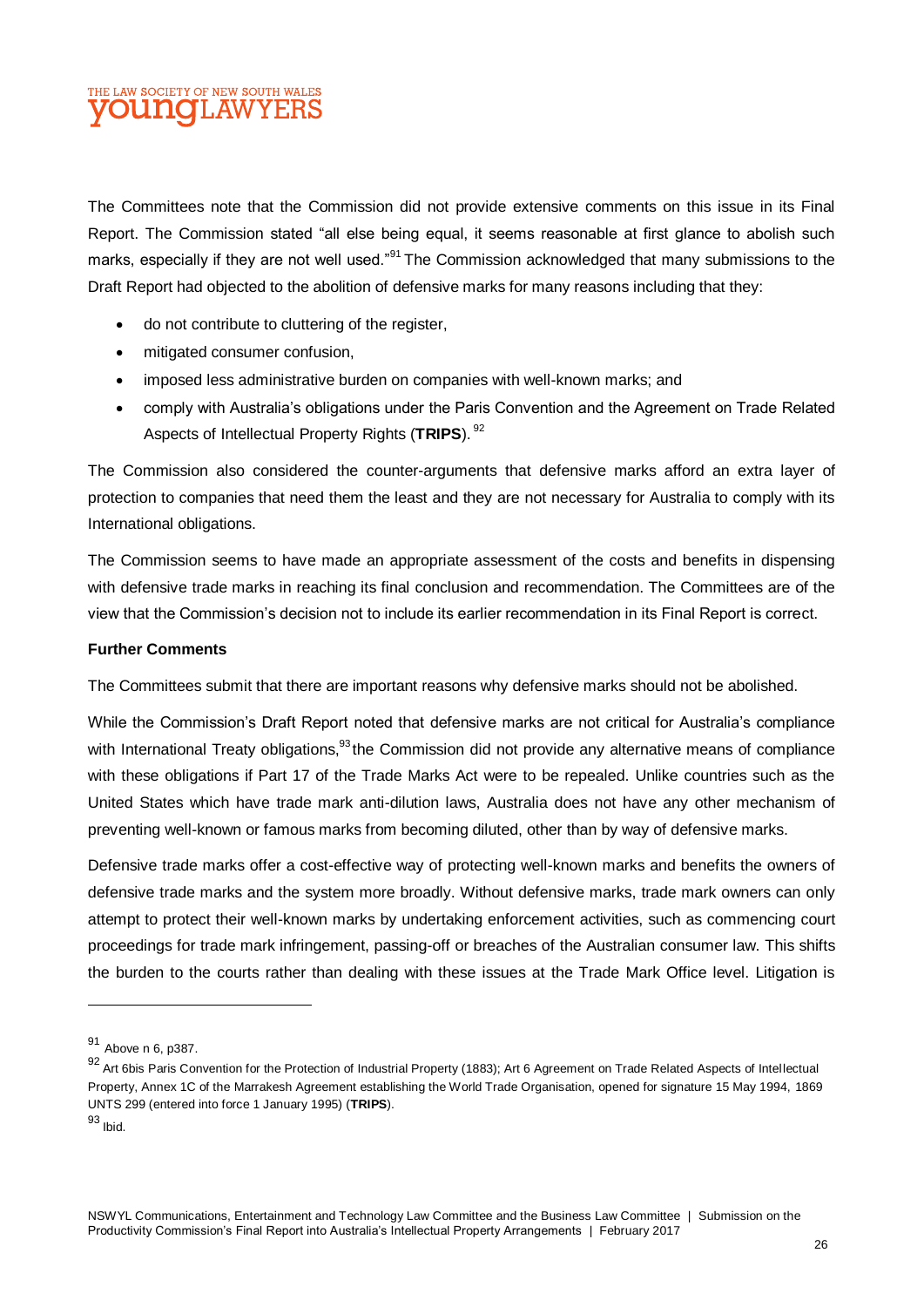## THE LAW SOCIETY OF NEW SOUTH WALES **OUNCLAWYEI**

expensive, time-consuming, and affords less certainty to the owners of well-known marks. Enforcement is a reactive protection mechanism. The Committees submit that defensive marks offer a proactive mechanism to protect against trade mark dilution and consumer confusion and will appropriately shift the burden of expensive enforcement activities from the courts to the Trade Mark Office level.

The Committees submit that defensive mark should continue not to be subject to removal for non-use. However, the Committees recommend that the Federal Government considers introducing a renewal process for defensive marks in order to assist with any 'cluttering' issues. Such a renewal process would involve reviewing the status of the defensive mark, for example, every ten years or so. Combined with the high-threshold requirements that must be met in order to obtain registration, a renewal process can act as a further safeguard against 'cluttering' and potential misuse.

The Committees recognise that consumers ultimately benefit from defensive marks. Consumers are protected from being deceived or misled into assuming a false connection between unrelated goods and services and a particular owner or brand, as a result of the misuse of an identifiable trade mark. This is particularly important in the globalised commercial environment in which information and marketing is digitally disseminated, and there is increased prevalence of brand diversification through brand extension, sponsorships and endorsements.

## **Improving Efficiency by Reforming Parallel Importation**

The Committees welcome and support the recommendation that the Government should amend the Trade Marks Act to ensure that parallel imports of marked goods does not constitute trade mark infringement of an Australian registered trade mark when the marked good has been brought to Australia by the owner of the mark or its licensee.<sup>94</sup> The Committees agree with the Commission that s 97A of the Trade Marks Act 2002 (New Zealand) could serve as an appropriate model clause in this regard under which it does not constitute trade mark infringement where goods have been put on the market by an associated person of the owner (such as a licensee).

The Committees agree with the Commission's view that the exemption to trade mark infringement provided by s 123 of the Trade Marks Act should be extended to apply where the trade mark is applied or assigned:

 to goods manufactured overseas pursuant to a licence from the owner of an Australian trade mark, but sold or supplied outside the scope of the licence, such as overseas where sales to Australia are excluded;

l

<sup>94</sup> Above n 1, Recommendation 12.1, point 3.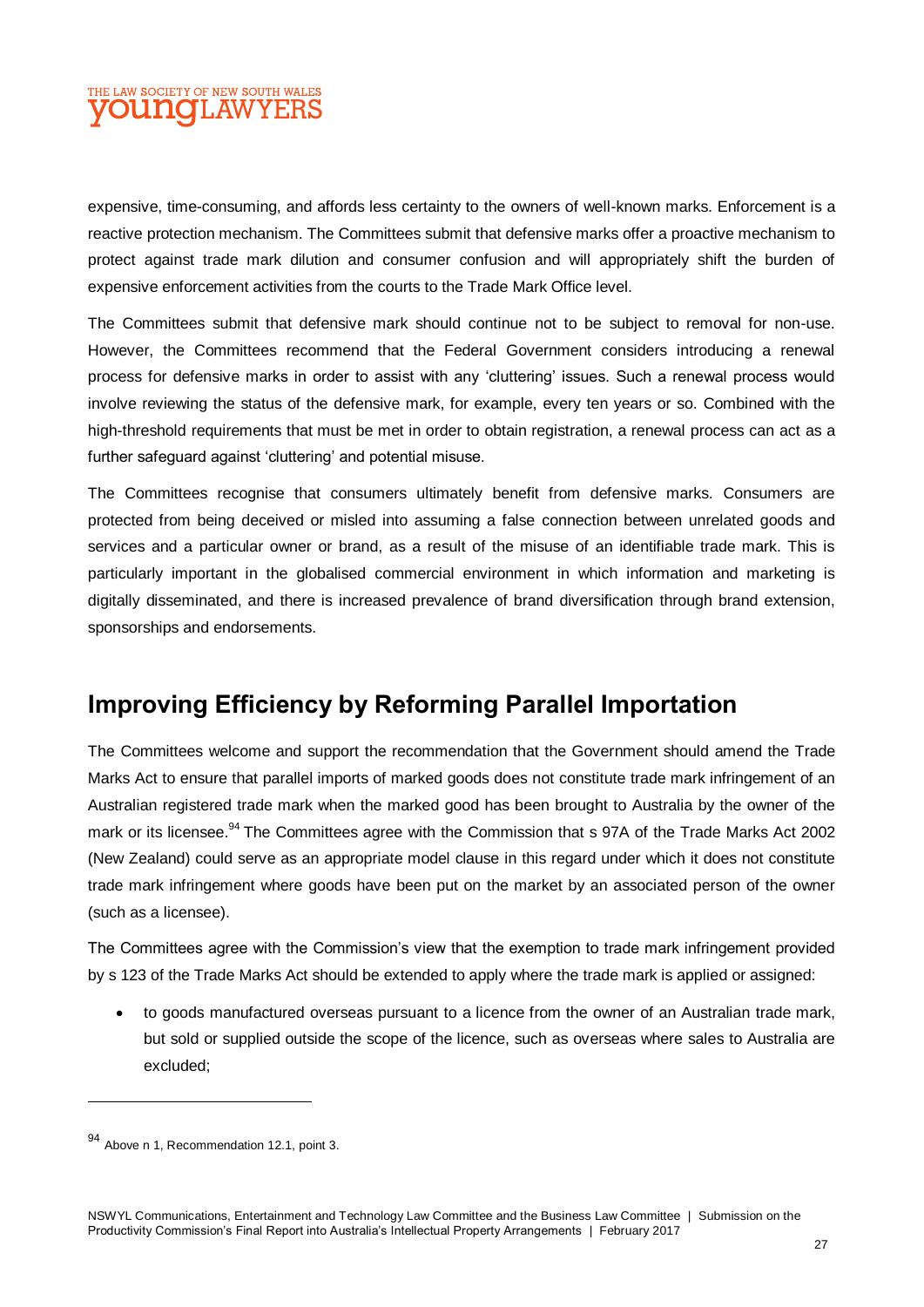## THE LAW SOCIETY OF NEW SOUTH WALES **OUNOLAW**

- by a company within the same corporation group as the owner of an Australian trade mark, but the related company's licence excludes sales to Australia;
- to an independent Australian distributor or licensee or to a company within the same corporate group as the owner of the Australian trade mark;
- an Australian distributor/licensee, although the trade mark owner in the country of origin holds an assignment back which is not dated or registered, or where there is an obligation to assign the trade mark to the overseas owner on demand.

Parallel imports benefit consumers by enhancing competition, offering products at lower prices and provides access to items which otherwise may not be available in Australia. The Committees are of the view that the Federal Government needs to take a balanced approach to trade mark restrictions that would allow consumers greater access to a wide range of imported products currently restricted under trade mark laws. The Committees submit that clear labelling of parallel imports may be a useful means of achieving a greater balance between the rights of trade mark owners and can also result in a greater degree of consumer protection.

## **Challenges for Trade Marks in the Digital Age**

In the increasingly digital and globalised economy, the digital presence of a business is ever more crucial to its prosperity and longevity. The Committees accept that the digital age offers potential economic benefits for the new uses and applications of trade marks, such as online indexing business models (such as Google) and increased competition between brands through the use of trade mark keywords, AdWords and metatags. However, the Committees are concerned about the significant challenges that remain to balance these benefits with the interests of trade mark owners and consumers.

#### **Draft Report**

The Committees note that the Commission's Draft Report made no recommendations in relation to these issues and sought further information to better understand the challenges of trade marks in the digital age.

#### **Final Report**

The Committees note that the Final Report recommends that a 'watch and see' approach should be taken in relation to the challenges for trade marks in the digital age. The Committees are particularly concerned with the impact that the new uses of trade marks in the digital age have on consumer confusion, the reduction in the effectiveness of trade marks to distinguish between brands or businesses, and the diminution of brandequity as a result of these uses. The Committees submit that a 'watch and see' approach is inappropriate due to the lack of clarity and uncertainty that currently exists in relation to the concept of 'use of a trade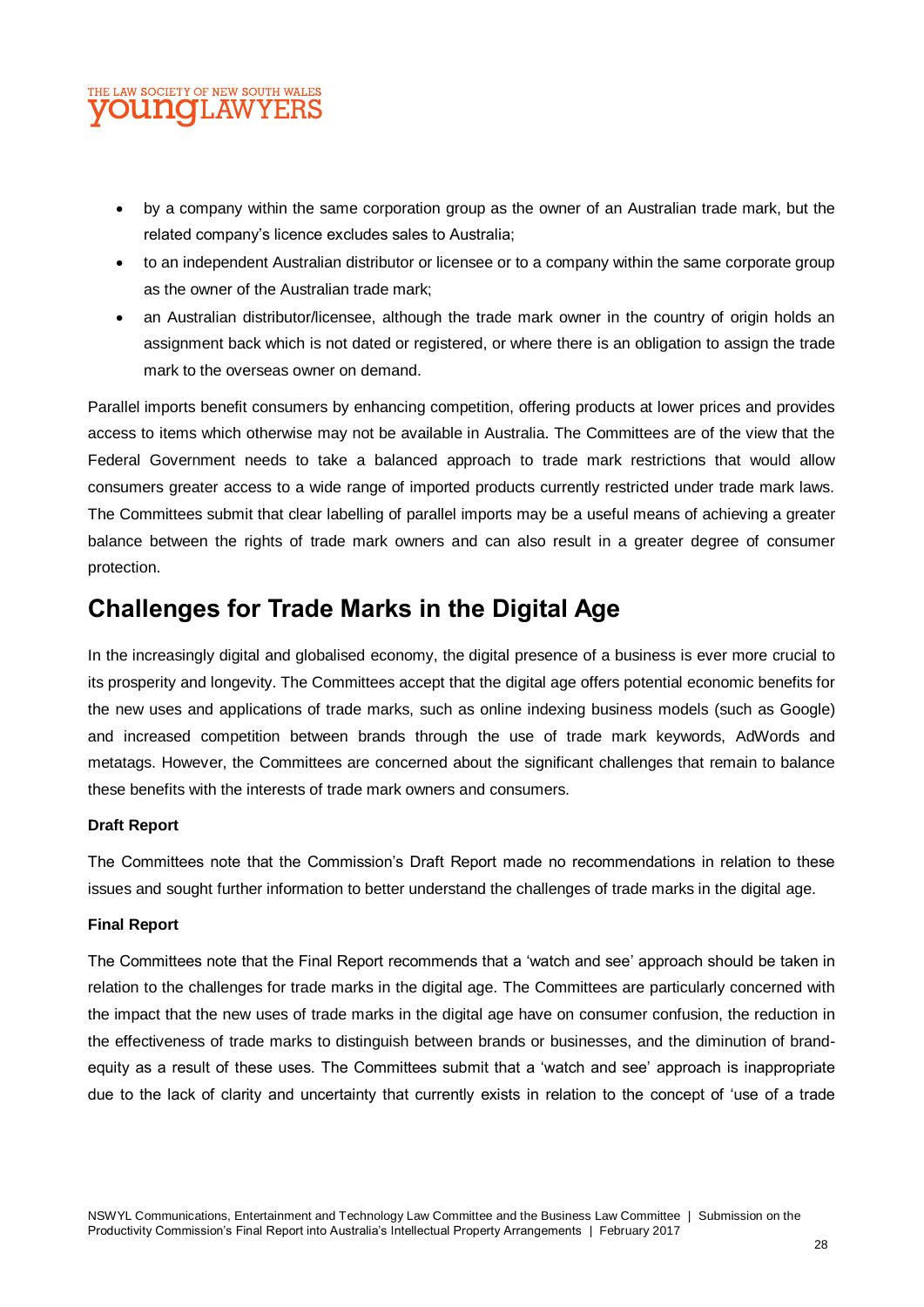## THE LAW SOCIETY OF NEW SOUTH WALES **OUINOILAWYEI**

mark', especially after the recent decision in Veda Advantage Limited v Malouf Group Enterprises Pty Limited (see discussion below).<sup>95</sup>

#### **Further Comments**

#### *Google Keywords, Metatags and the Use of Trade Marks*

The Committees are concerned with the lack of clarity in relation to the use and purchase of registered trade marks as keywords in the Google AdWords service. Google AdWords is Google's advertising system that allows advertisers to bid on keywords in order for their clickable ads to appear in Google's search results. Businesses invest significant resources to establish, grow and protect their brand, as well as undertake trade mark registration. This investment translates into a measurable corporate asset – its brand-equity and goodwill. The practice of purchasing and using competitors' registered trade marks as a keyword in the Google AdWords services encourages competition between competitors and brands, but can also result in diminution of brand-equity and act as a disincentive to invest resources into establishing and growing brandequity.

The decision in Veda v Malouf raises important questions about use of trade marks in the digital economy. In Veda v Malouf, Katzmann J held that Malouf's purchase of Veda's registered trade mark as a keyword in the Google AdWords service did not infringe the trade mark.<sup>96</sup> This decision has far-reaching implications for businesses of all sizes in terms of their ability to effectively protect and exploit their brand and may adversely impact on the effectiveness of registered trade marks as a "sign used, or intended to be used, to distinguish goods or services dealt with or provided in the course of trade."<sup>97</sup> The Committees are of the view that it is essential to balance the need for legitimate competition between competitors and brands with the incentives for businesses to invest in and exploit their brands.

Competitors are able to easily and quickly leverage a competitor's brand or reputation by purchasing a competitor's registered trade mark as a keyword in the Google AdWords service. This has the effect of diverting consumers away from the trade mark owner at very little cost. The Committees are of the view that this may undermine the fundamental purpose of establishing a brand or registering a trade mark. According to IP Australia, "your trade mark is your identity – the way you show your customers who you are. The more successful your business, the more valuable your trade mark becomes."<sup>98</sup>

The Committees submit that it is necessary to clarify whether the practice of purchasing trade marks as keywords in Google AdWords services (or similar services offered by online indexing services) amounts to

<sup>95</sup> [2016] FCA 255 ("*Veda v Malouf*").

 $96$  Ibid at [303].

<sup>97</sup> *Trade Marks Act 1995* (Cth), s 17.

<sup>98</sup> IP Australia, "Benefits of Trade Marks", [https://www.ipaustralia.gov.au/trade-marks/understanding-trade-marks/benefits-trade-marks.](https://www.ipaustralia.gov.au/trade-marks/understanding-trade-marks/benefits-trade-marks)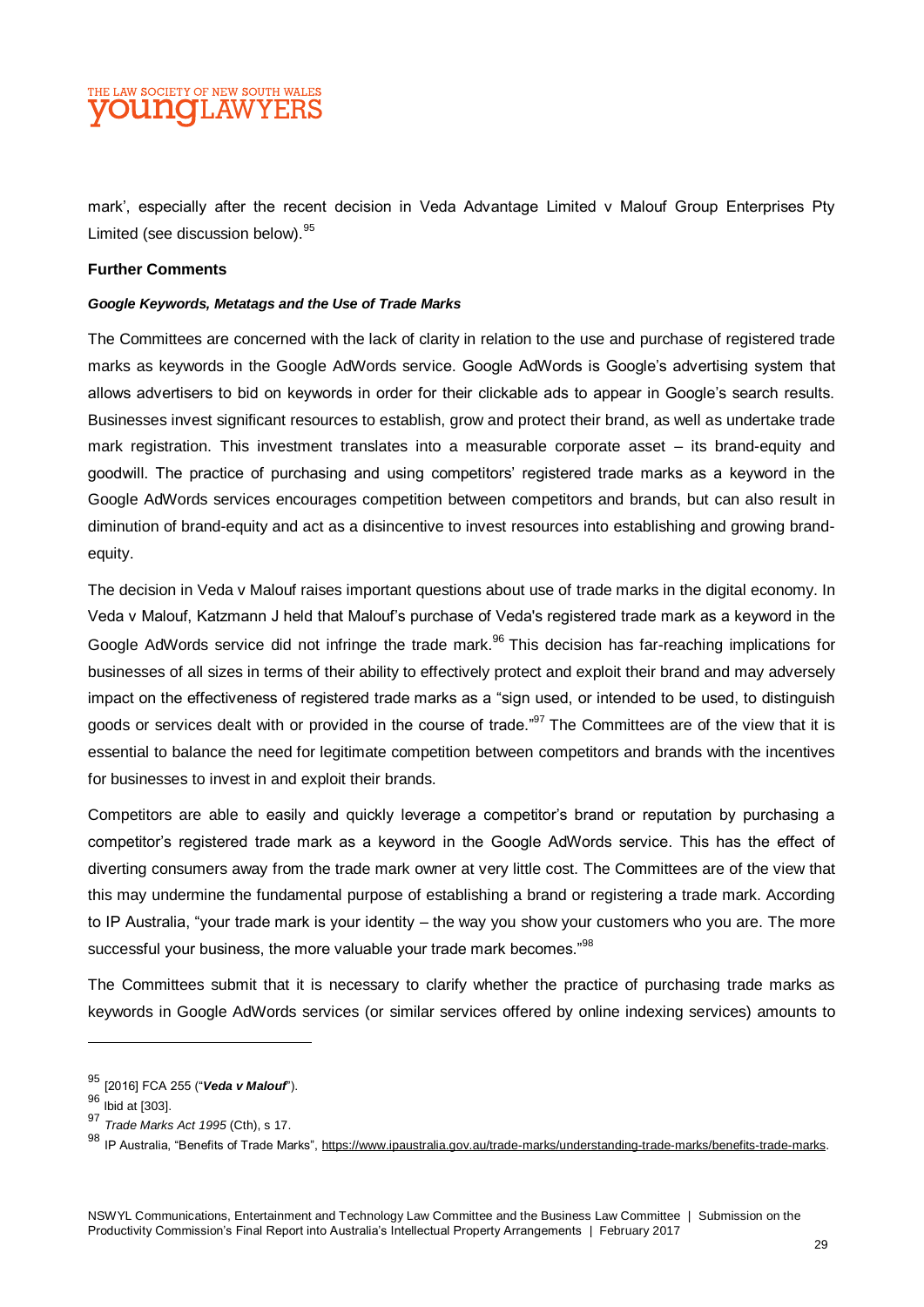## THE LAW SOCIETY OF NEW SOUTH WALES **OUINOI.AW**

using or leveraging another entity's trade mark. The Committees note that this practice may result in greater precision of marketing and advertising activities and generate increased competition. However, the Committees are of the view that these benefits need to be more carefully balanced with the interest of trade mark owners as this practice infringes on the ability of trade mark owners to determine how, when and where and under what conditions their trade marks can be used.

#### *Lack of Legal Clarity*

As identified in the Final Report, the decision in Accor Australia & New Zealand Hospitality Pty Ltd v Liv Pty Ltd<sup>99</sup> determined that the presence of a registered trade mark term in a metatag did constitute use and infringement of a trade mark, despite a lack of evidence that consumers had ever viewed the trade mark in accessing the website.<sup>100</sup> In addressing this decision in Veda v Malouf, Katzmann J considered it relevant whether keywords are "entirely invisible" or could become visible "to those who know what to look for,"<sup>101</sup> for instance where consumers would know or understand the use of Google AdWords keywords. However, Katzmann J rejected the reliance on Accor v Liv and instead relied on the 2011 decision in Complete Technology Integration Pty Ltd y Green Energy Management Solutions Pty Ltd.<sup>102</sup> Katzmann J provided three core reasons for her decision:

By selecting keywords and providing them to Google, objectively, it was not using the words to distinguish its services from those of other providers, rather it was to identify internet users who may have an interest in using its services.

The keywords were not performing the function of a trade mark: distinguishing (identifying) the trade source to the exclusion of others as anyone could select the same keywords.

The keywords were invisible and inaudible and are imperceptible to consumers therefore the use a keyword cannot be perceived by consumers as being used as a badge of origin, in the sense that it did not indicate a connection in the course of trade between goods and services and the person who applies the mark to the goods and services.<sup>103</sup>

The Committees are of the view that trade mark law is currently inadequately positioned to address the proliferation of technology and the way in which businesses and consumers use technology in the digital age. Section 120(1) of the Trade Marks Act states "a person infringes a registered trade mark if the person uses as a trade mark a sign that is substantially identical with, or deceptively similar to, the trade mark in

<sup>99</sup> [2015] FCA 554 ("*Accor v Liv*").

<sup>100</sup> Above n 1, 398.

<sup>101</sup> [2016] FCA 255, [132].

<sup>102</sup> [2011] FCA 1319 ("**Complete Technology***").*

<sup>103</sup> [2016] FCA 255, [122]-[128].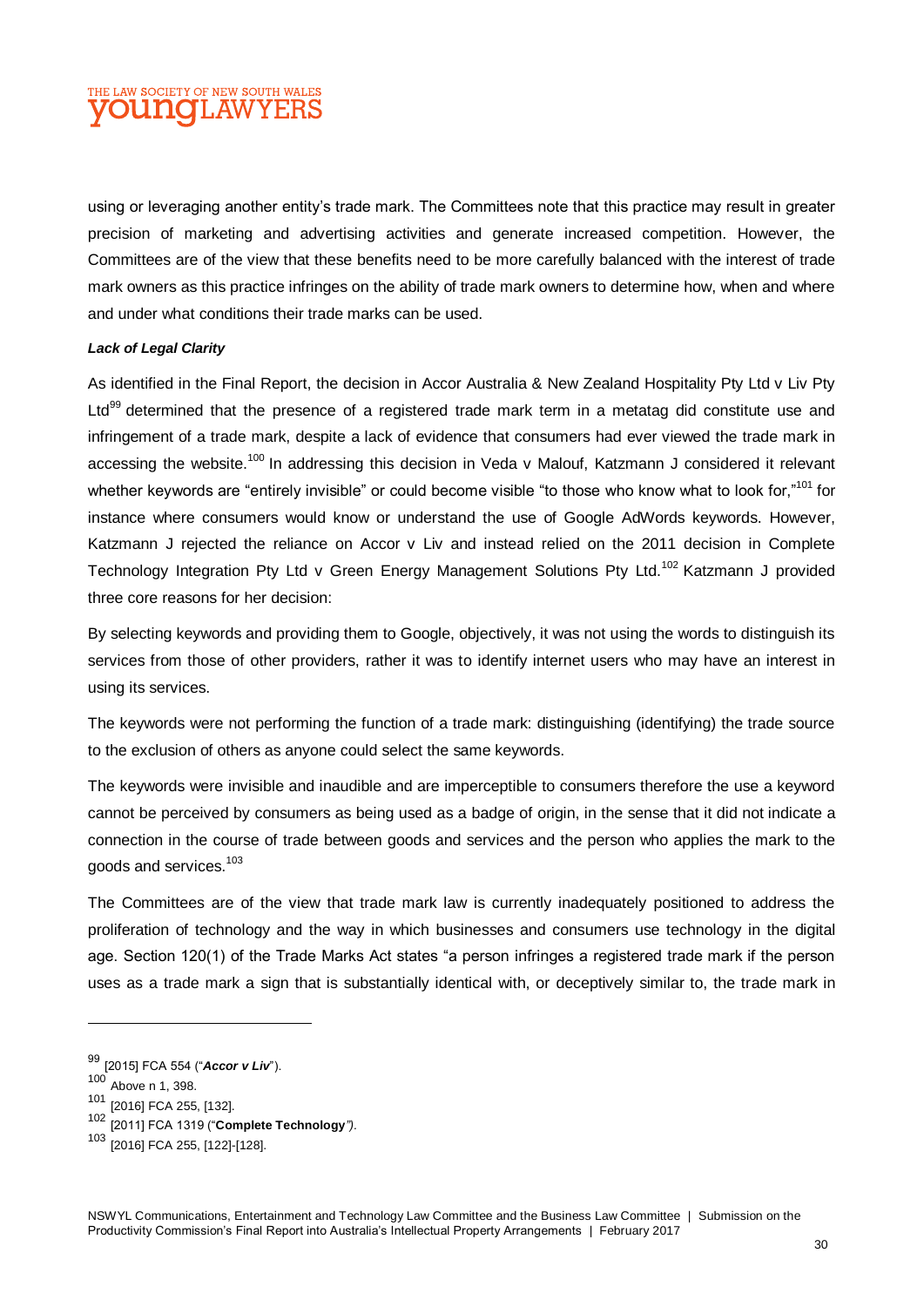## THE LAW SOCIETY OF NEW SOUTH WALES **DUNOLAWYEI**

relation to goods or services in respect of which the trade mark is registered." The phrase "uses as a trade mark" is also contained in subsections (2) and (3). The Full Bench of the Federal Court in Coca-Cola Co v All-Fect Distributors Ltd<sup>104</sup> held that "use 'as a trade mark' is use of the mark as a 'badge of origin' in the sense that it indicates a connection in the course of trade between goods and the person who applies the mark to the goods."<sup>105</sup>This statement was approved by a majority of the High Court in E. & J. Gallo Winery v Lion Nathan Australia Pty Limited.<sup>106</sup> In Veda v Malouf, Katzmann J held that "there is no dispute in this case that Malouf's use of the word "veda" and its variations in its Google AdWords campaigns was used in the course of trade."<sup>107</sup>

The Committees note that as a result of the lack of judicial clarity and Google's policy of refusing to investigate or restrict the selection of trade marks as keywords.<sup>108</sup> trade mark owners and businesses are becoming increasingly frustrated at the lack of legislative support to protect their brand in the digital age.

#### *Global Inconsistency*

The Committees note that the decision in Veda v Malouf is consistent with the approach taken by the New Zealand courts in Intercity Group (NZ) Ltd v Nakedbus NZ Ltd<sup>109</sup> and Tasman Insulation New Zealand Ltd v Knauf Insulation Ltd.<sup>110</sup> However, this approach is inconsistent with Veda's Court of Justice of the European Union (**CJEU**) which held that use of a trade mark as a keyword constituted in use and infringement of the trade mark.<sup>111</sup>The inconsistency between the CJEU position and Australia can be reconciled in theory as "the law is not the same."<sup>112</sup> From a practical perspective the global inconsistency adds to the confusion and uncertainty of when a trade mark is infringed in the digital age.

The Committees note that while Veda v Malouf was decided by a single judge of the Federal Court, it has not been tested in appellate courts. The Committees are concerned that the narrower definition of "use as a trade mark" as decided in Veda v Malouf means that businesses operating across borders with trade marks registered in several countries (as is now common practice) may not be receiving adequate protection for trade marks registered in Australia.

<sup>104</sup> [1999] FCA 1721 at 19.

<sup>105</sup> Ibid, 19.

 $106$  [2010] HCA 15 at 43.

<sup>107 [2016]</sup> FCA 255, 111.

<sup>108</sup> Google Inc, "Advertising Policies Help", <u>https://support.google.com/adwordspolicy/answer/6118?hl=en-AU</u>.

<sup>109</sup> (2014) 3 NZLR 177.

 $110$  (2014) 108 IPR 162.

<sup>111</sup> *Google France SARL v Louis Vuitton Malletier SA (C-235/08)* [2011] Bus LR 1; All ER (EC) 411 and *Interflora Inc and Anor v Marks & Spencer No. 5* [2014] EWCA Civ 1403.

<sup>[2016]</sup> FCA 255, [145].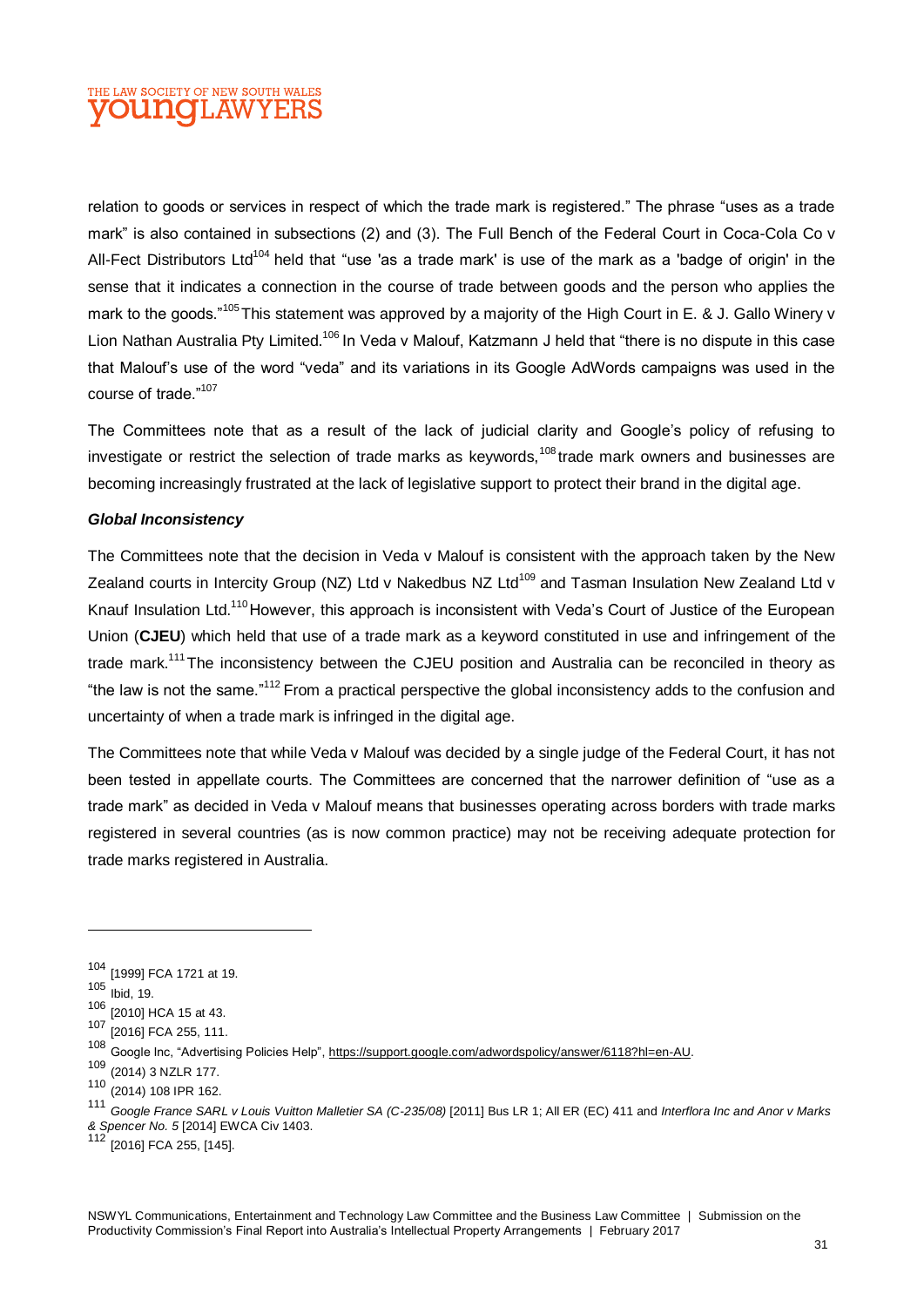## THE LAW SOCIETY OF NEW SOUTH WALES **DUNCLAWYER**

 $\overline{a}$ 

This may result in the undesirable effect of Australian businesses that also operate overseas (with registered trade marks in the overseas jurisdiction), pursuing a course of action for trade mark infringement in the overseas jurisdiction. The Committees are of the view that this is neither a cost-effective nor attractive option and disadvantages local brands that do not operate internationally.

The Committees submit that there is scope to amend s 120 of the Trade Marks Act to ensure greater consistency with the European Union approach of "use in the course of trade in respect of goods or services."<sup>113</sup> The Committees are of the view that this would provide more adequate brand protection for businesses large and small, both domestically and internationally. The Committees recommend that the Federal Government consider these far-reaching implications for businesses and consider reforming the phrase "use as trade mark" as the first step to a better balance between competition and the interests of trade mark owners and consumers.

<sup>113</sup> *First Council Directive of 21 December 1988 to Approximate the Laws of the Member States Relating to Trade Marks (89/104/EEC)* [1989] OJ L 40/1, Art 5(1)(a) and *Council Regulation (EC) No 40/94 of 20 December 1993 on the Community Trade Mark* [1994] OJ L 11/1, Art 9(1)(c).